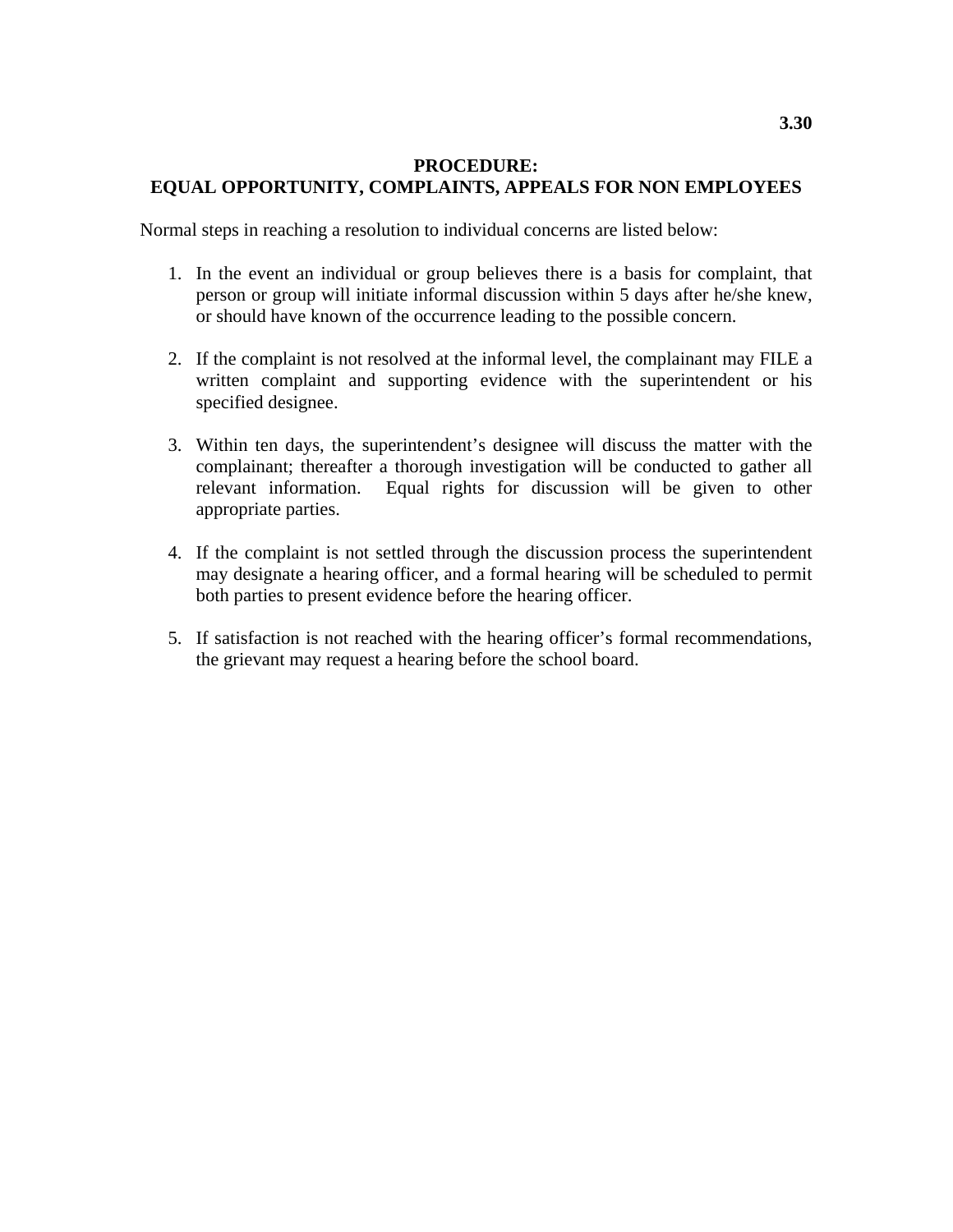## **PROCEDURE: INTERNET ACCEPTABLE USE**

In order to match electronic resources as closely as possible to the approved district curriculum, district personnel must comply with Board Policy IFAC governing the selection of instructional materials. In this manner, school personnel will provide developmentally appropriate guidance to students as they make use of Internet resources to conduct research and other studies related to the district curriculum. All students will be informed by teachers of their rights and responsibilities as users of telecommunication networks prior to gaining access to any network service, either as an individual user or as a member of a class or group.

As much as possible, access to Internet information resources will be designed in ways which point students to those resources that have been reviewed and evaluated by the teacher prior to use. Since students may be able to move beyond those resources to others which have not been evaluated by teachers, they shall be provided with guidelines and lists of resources particularly suited to the learning objectives. Students may pursue research on the Internet independent of teacher supervision only if they have been granted parental permission and have submitted all required forms. Permission is not transferable and may not be shared.

With the complex networking and easy access to systems available worldwide through the Internet, users and the parents of users should understand that school district personnel cannot control the content of information residing on Internet. Users and parents of users should be advised that some locations on the Internet may contain materials considered to be defamatory, inaccurate, abusive, obscene, sexually oriented, or illegal. The Mobile County Public School System does not condone the use of such materials and does not permit usage of such material in the school environment. Parents should be aware of the existence of such materials and monitor home usage of the Internet (if available). Students bringing such materials into the school environment will be dealt with according to the Code of Conduct along with the termination of access privileges.

## **Core Rules for Use of Internet**

The use of Internet resources is a privilege, not a right, and inappropriate use will result in a cancellation of those privileges as well as punishment for such violations as prescribed in the Code of Conduct. Unacceptable uses of Internet include the following:

- Using profanity or obscenity.
- Copying and/or distributing commercial software in violation of copyright law.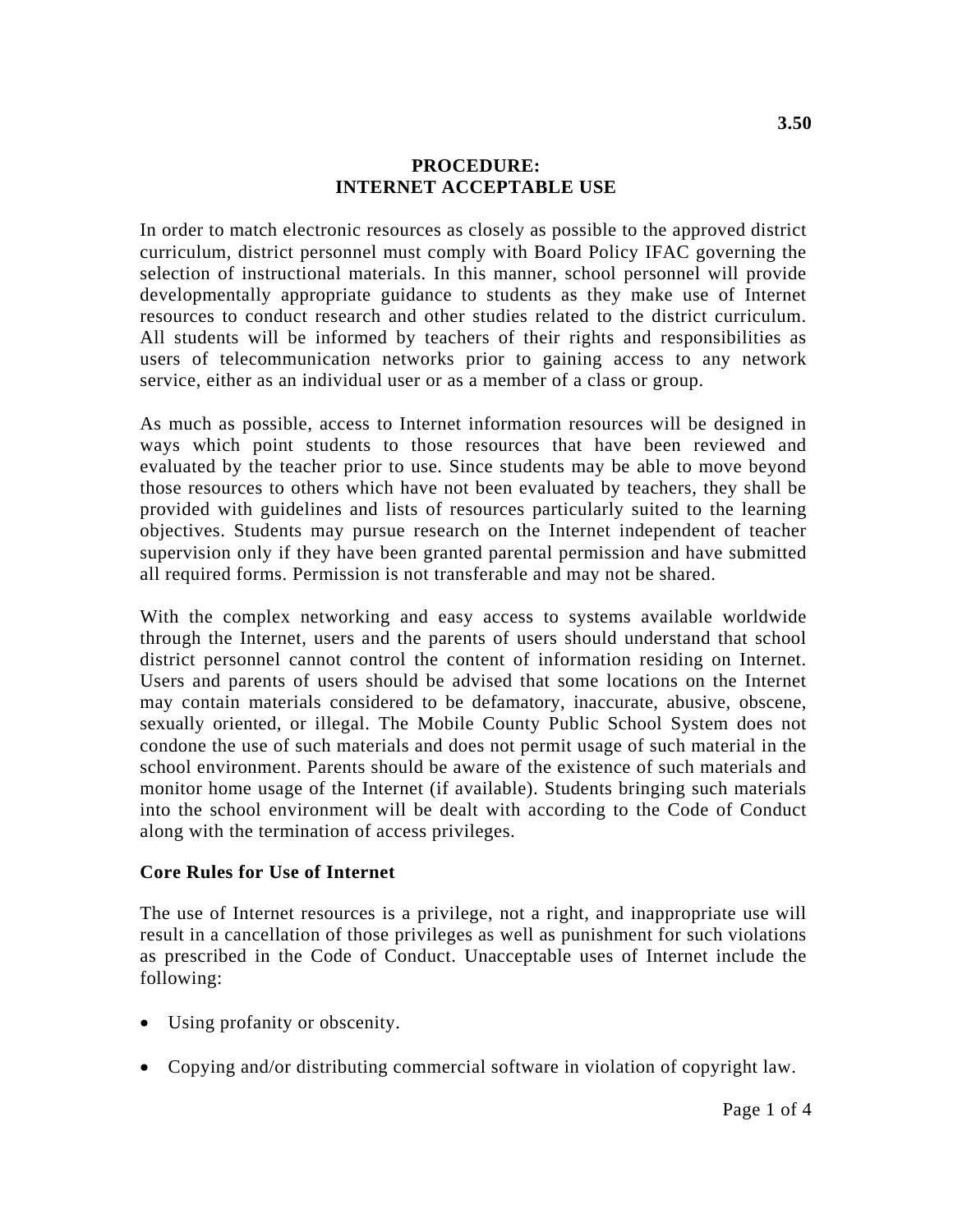- Ordering services or merchandise from other agencies that have Internet access. All matters concerning the merchandise and services ordered from a seller, including but not limited to purchase terms, payment terms, warranties, guarantees, maintenance and delivery, are solely between the seller and the user. The Mobile County Public School System makes no warranties or representations whatsoever with regard to any goods or services provided by the seller and expressly forbids these transactions originating from the school system Internet access. The Mobile County Public School System and school system personnel shall not be a party to these transactions or be liable for any costs or damages arising out of the actions of sellers.
- Using the network for financial gain, for commercial activity, or for any illegal activity.
- Altering and forwarding personal communication without the author's prior consent.
- Spoofing or otherwise attempting to send anonymous messages of any kind.
- Lending your password to other students and\or adults.
- Using the network to access a file that contains pornography, inflammatory material, inappropriate material, or any material not specifically related to the instructional lesson, objective, or assignment.
- Using copyrighted materials in reports without permission.
- Publicizing your home address or phone number.
- Creating a computer virus and placing it on the network.
- Using the network for sending and receiving a large number of personal messages.
- Using the network to send/receive inflammatory messages.

All users should be aware that the inappropriate use of Internet information resources can be a violation of local, state, and federal laws.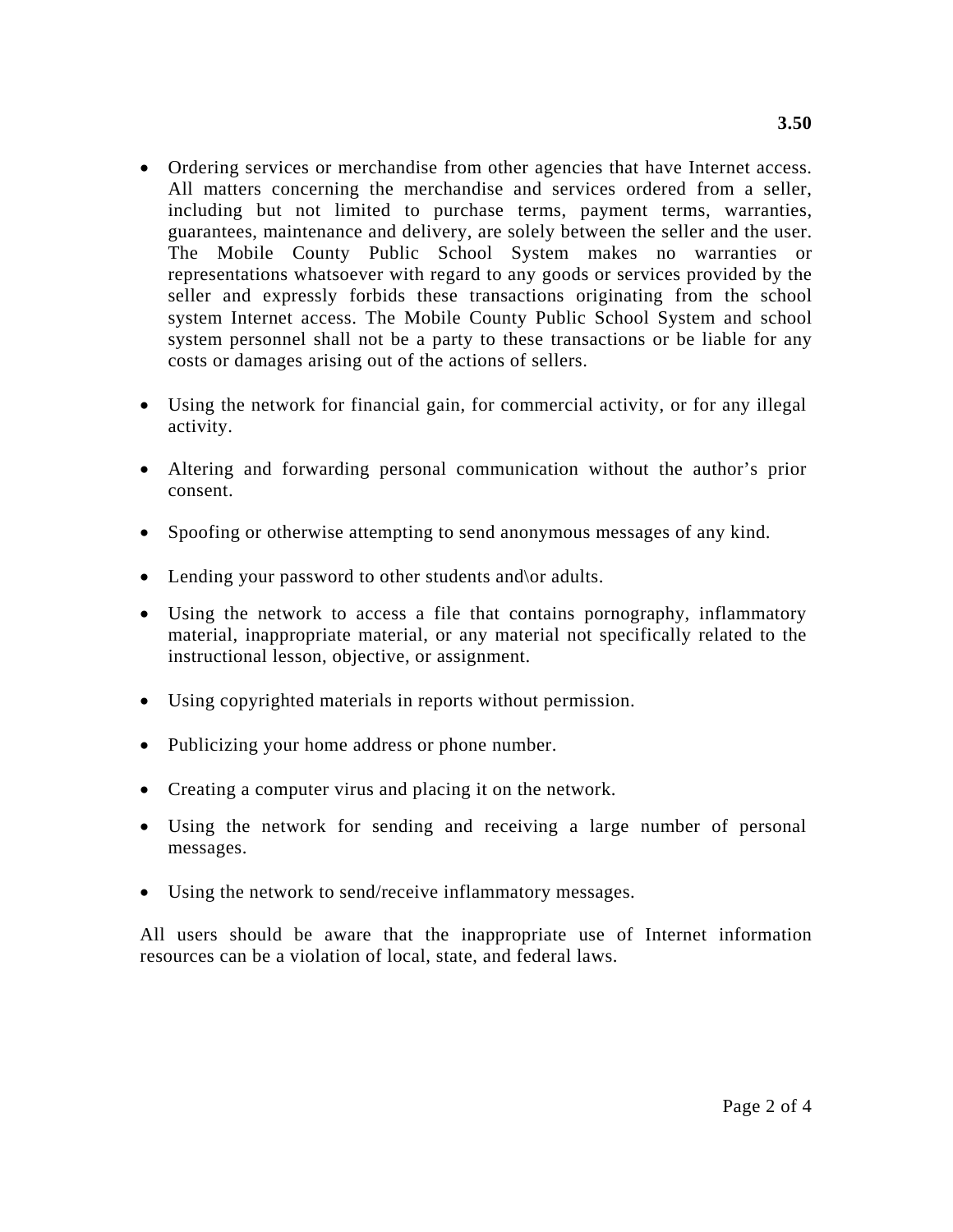# **STUDENT CONTRACT REGARDING THE USE OF INTERNET**

I, accept and agree to abide by the following legal rules.

I agree to abide by all rules which are listed in the Mobile County Public School System Procedures for Internet Use.

I realize that the primary purpose of the Mobile County Public School System's Internet connection is educational, and that as such, educational purposes shall take precedence over all others.

I realize that the use of Internet is a privilege, not a right. I accept that inappropriate behavior may lead to penalties, including revoking of Internet access, disciplinary action, and/or legal action.

I agree not to participate in the transfer of inappropriate or illegal materials through the Mobile County Public School System's Internet connection. I realize that in some cases the transfer of such material may result in legal action against me.

I agree not to allow other individuals to use my account for Internet activities nor will I give anyone my password.

I agree not to download any shareware or freeware programs from the Internet.

I agree not to bring software from home into the computer lab or library media center.

 $Signed$ 

Date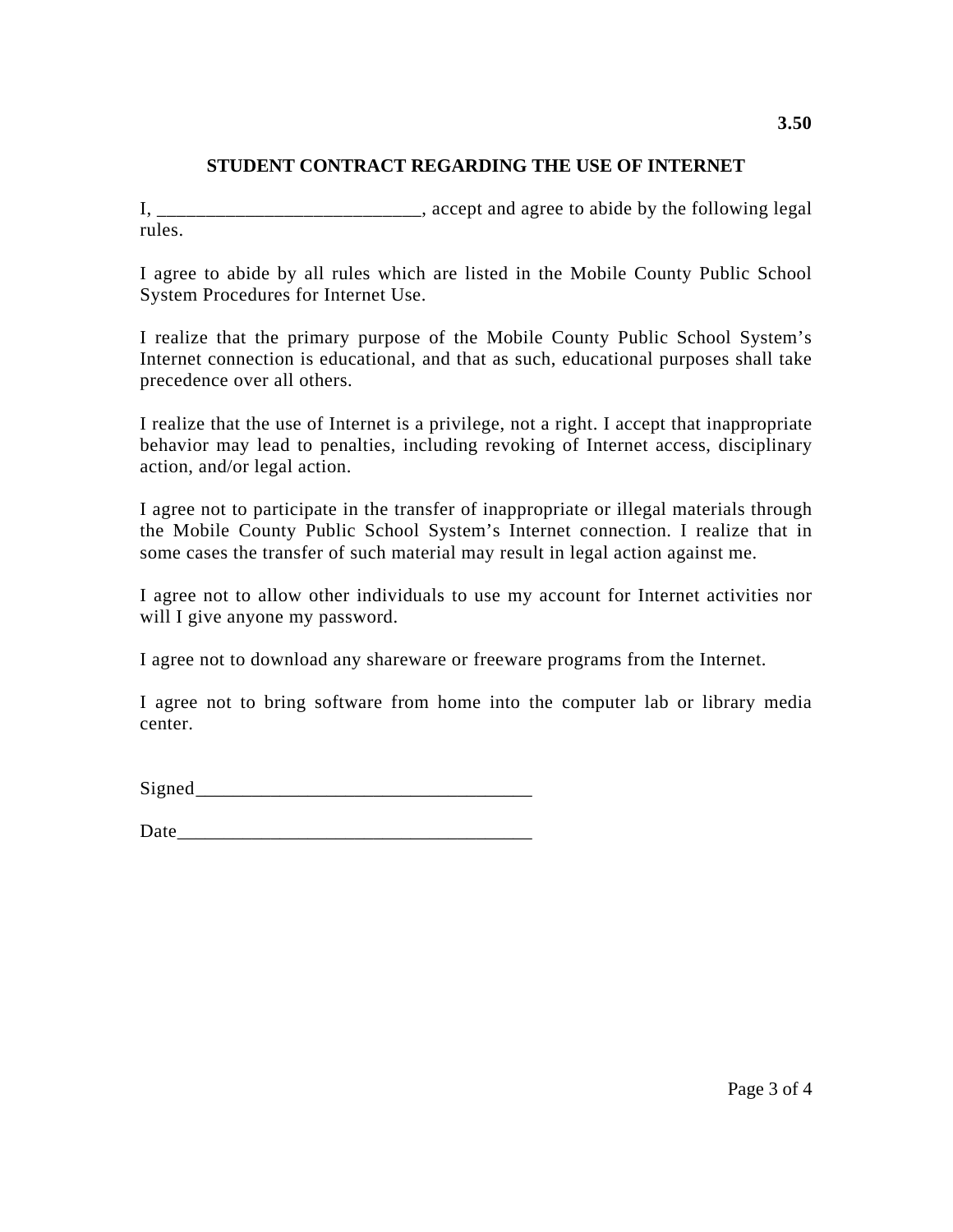Please complete and return this form if you agree to allow your child access to the Mobile County Public School System's Internet connection.

# **PARENTAL CONTRACT REGARDING THE USE OF INTERNET**

As the parent or guardian of this student, I have read the terms and conditions for system Internet access privileges. I understand this access is for educational purposes and that the Mobile County Public School System has taken available precautions in forewarning and educating all interested parties of the controversial material that is accessible on the Internet. I also recognize that it is impossible for the Mobile County Public School System to restrict access to all controversial materials. I will not hold the Mobile County Public School System nor its employees responsible for materials acquired by my son/daughter on the network in violation of the Internet Acceptable Use Policy and Procedures for Internet Acceptable Use. Further, I accept full responsibility for supervision if and when my child's use is not in a school setting.

I hereby give my permission to the Mobile County Public School System to issue Internet access privileges to my son/daughter.

 ${\rm Signal}$ 

Date \_\_\_\_\_\_\_\_\_\_\_\_\_\_\_\_\_\_\_\_\_\_\_\_\_\_\_\_\_\_\_\_\_\_\_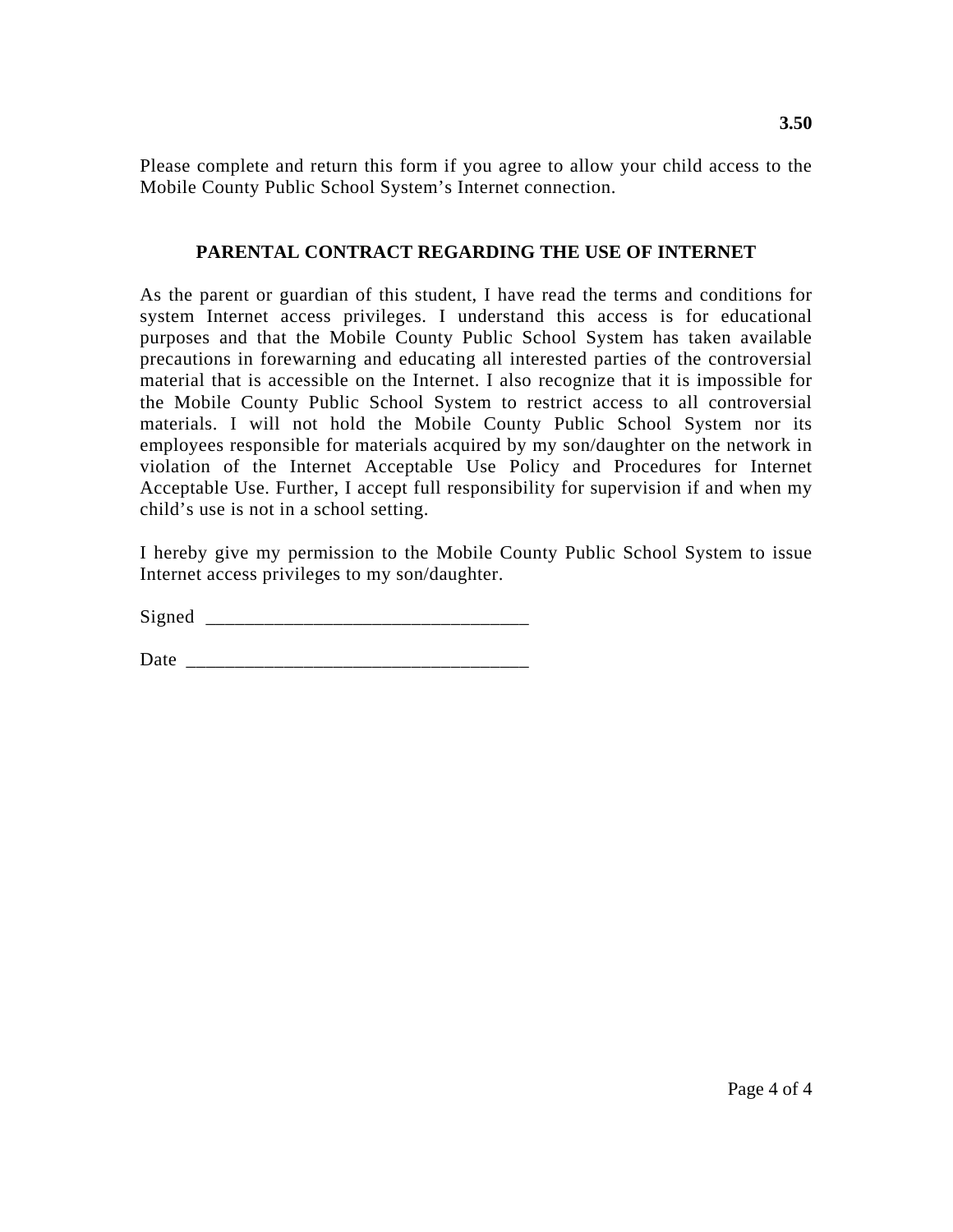# **PROCEDURE: MIDDLE SCHOOL PROMOTION-RETENTION PROCEDURES**

In order to be promoted to the next grade level, middle school students must:

Receive a passing yearly grade in all required core curriculum courses.

Students who fail to meet this requirement may be promoted to the next grade upon successful completion of the requirement during summer school.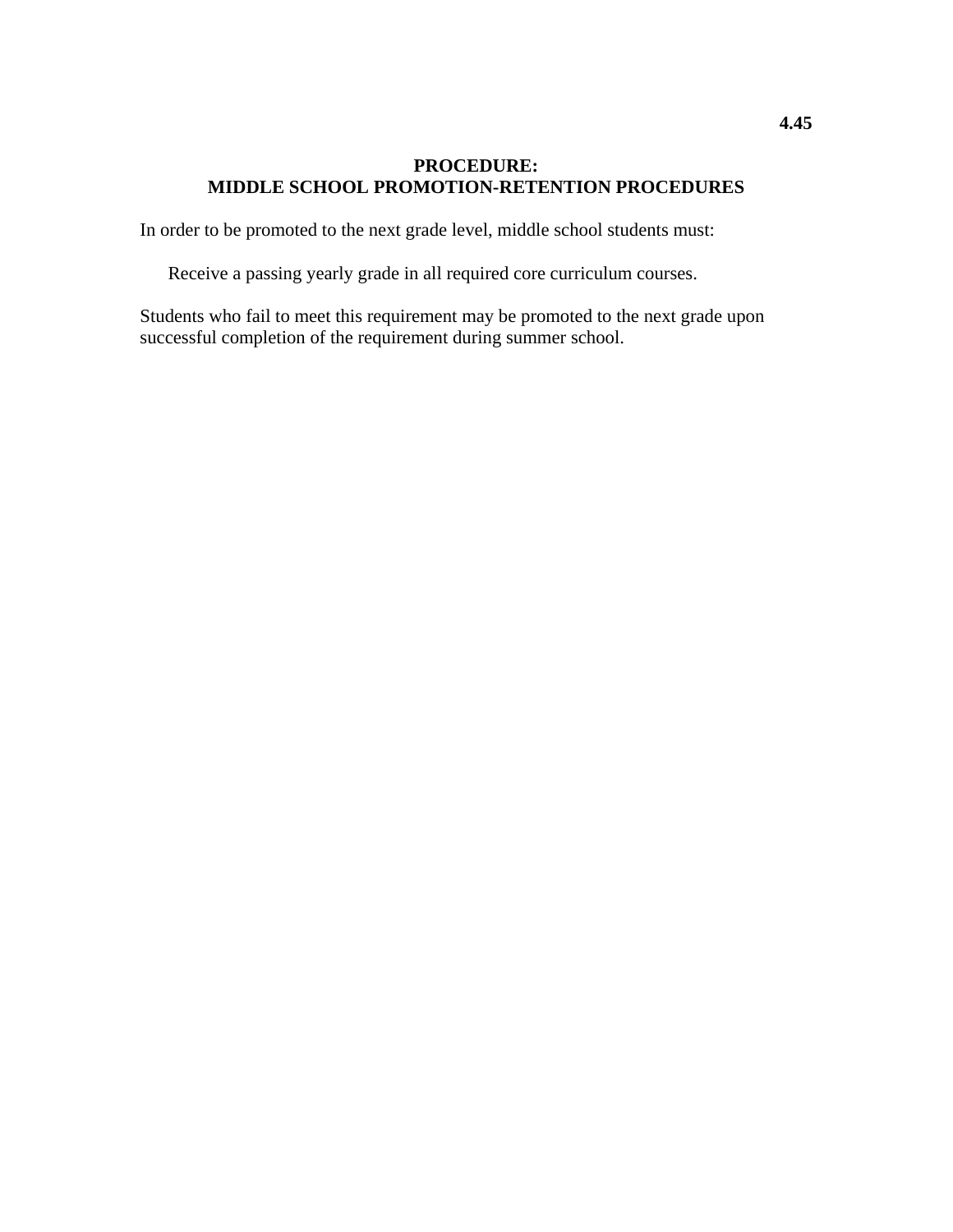# **PROCEDURE: QUALIFICATIONS AND DUTIES**

The effective date of these procedures is October 1, 2007. Prior to this date, principals, assistant principals, administrative interns already assigned and applicants already in the candidate's pool for administrative positions are exempt from these rules. JROTC administrative positions are also exempt.

# **ASSIGNMENT AND APPOINTMENT OF CERTIFIED ADMINISTRATIVE AND CERTIFIED SUPERVISORY POSITIONS (SPECIALIST THROUGH DIRECTOR)**

Intern, Assistant Principal, Principal and Certified Central Office Supervisory positions are key management positions essential to the operation of a responsive, effective, and efficient school system. The selection of the best available leaders is critical to meeting high standards of achievement.

Administrative vacancies will be filled through processes set forth in these Procedures.

# **PREREQUISITES FOR APPLYING – All candidates for any certified administrative and supervisory position must meet the following requirements to be listed on the Eligible Candidate Roster (ECR):**

- 1. Successful completion of the MCPSS Quality Leadership Academy (QLA).
- 2. Produce evidence of having spent at least three years as a classroom teacher.
- 3. Submit three letters of professional references from current or previous supervisors or other colleagues who are knowledgeable about the candidate's work experience and performance.
- 4. Provide evidence of having obtained a Master's Degree.
- 5. Provide evidence of holding a valid Alabama Educator's Certificate in Educational Leadership, Education Administration and/or Supervision, as required by State Board of Education rule.
- 6. Show evidence of successful completion of the MCPSS Human Resources Administrative Writing Exercise. (Please note: The applicant can take the Writing Exercise for a total of three times only, two times in the same year and the third time in a subsequent year.)
- 7. Submit ratings on performance evaluations for last three years.
- 8. After all the above have been completed, take an online structured survey administered by the Division of Human Resources.
- 9. Submit all qualifications/credentials by the established deadlines.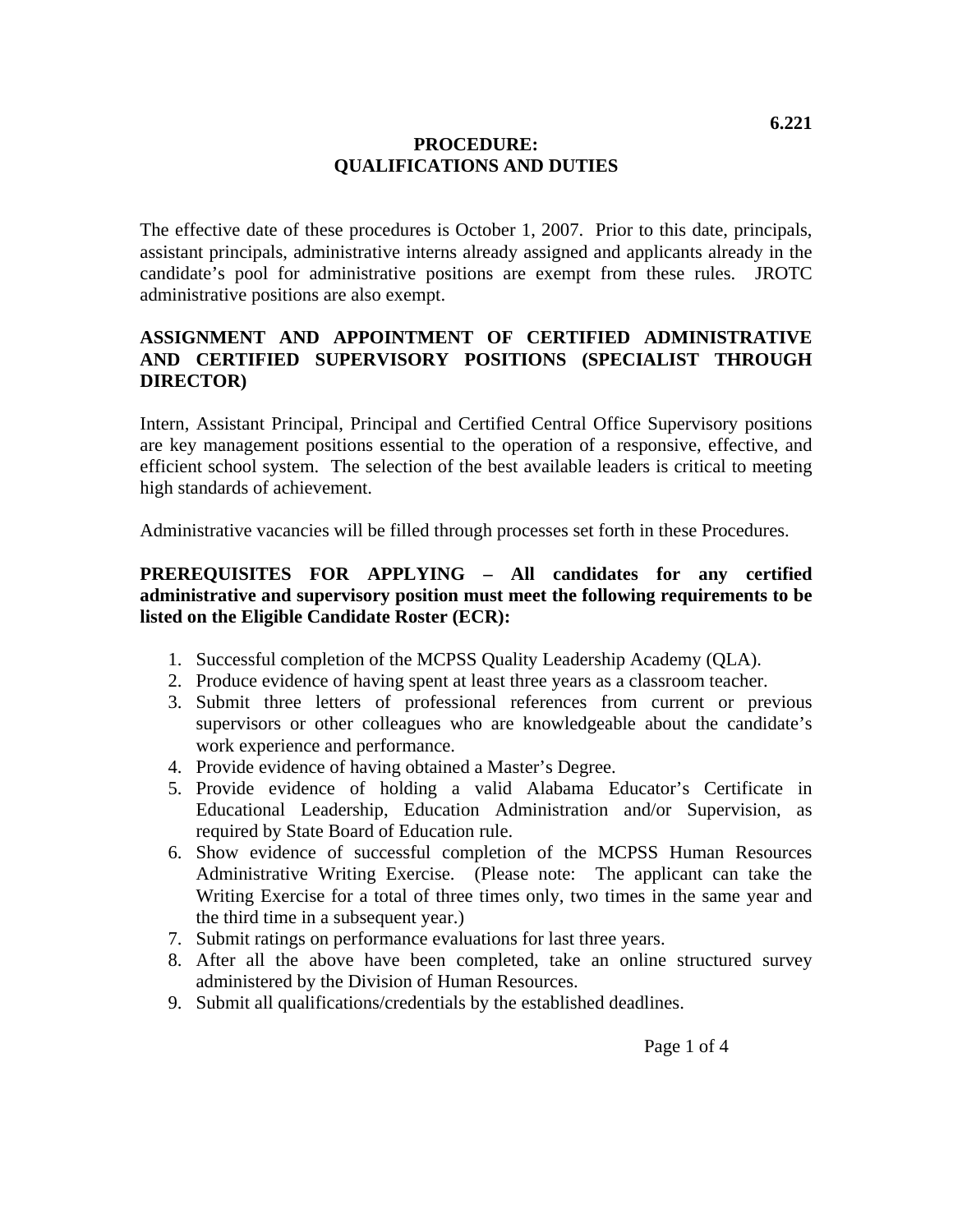# **APPLICATIONS FOR POSTED POSITIONS OF INTERN, ASSISTANT PRINCIPAL, PRINCIPAL, AND OTHER CERTIFIED ADMINISTRATIVE POSITIONS WILL ONLY BE ACCEPTED FOR THOSE CANDIDATES ON THE ELIGIBLE CANDIDATE ROSTER (ECR).**

# **ADMISSION TO THE QUALITY LEADERSHIP ACADEMY (QLA)**

Candidates for admission to the QLA must meet the following requirements:

- 1. Completion of items 2 through 7 in the Prerequisites for Applying list.
- 2. Submit application for admission to QLA prior to the March 1 deadline for QLA to begin the following fall.
- 3. Submit a portfolio including the last three years of PEPE evaluation and artifacts that support highly qualified leadership ability.
- 4. Participate in an interview with an Assistant Superintendent assigned to Academic Affairs (present portfolio at this meeting).

The Assistant Superintendents of Academic Affairs will submit a ranked list of names to the Director of Staff Development no later than May 1. Notification of decisions will be sent to the applicants by the Director of Staff Development no later than June 30. Applicants not accepted will be notified and reminded that they must re-apply in subsequent years.

# **ENTRY LEVEL REQUIREMENTS FOR CERTIFIED ADMINISTRATIVE AND SUPERVISORY POSITIONS (CENTRAL OFFICE)**

Applicants for an Administrative Intern position:

- Must have applied for a posted position
- Must have completed the OLA program

Applicants for an Assistant Principal position:

- Must have applied for a posted position
- Must have completed the QLA program
- Must have completed a minimum of two Quality Leadership Development modules as offered by Staff Development
- Must have completed a minimum of one year as an administrative intern in the MCPSS, or
- If the applicant is not a current MCPSS employee, must have completed at least two years as a school site administrator

Applicants for a Principal position: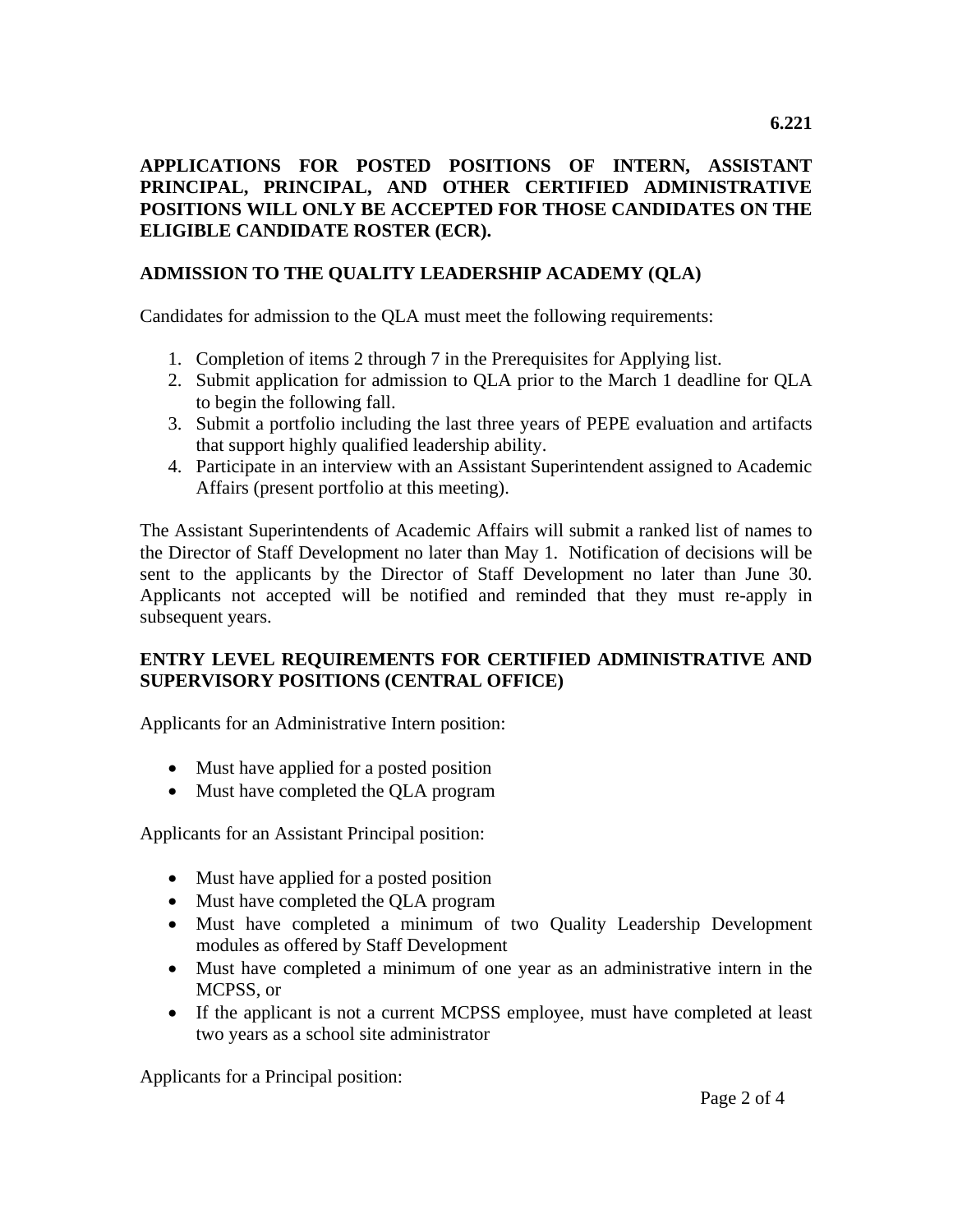- Must have applied for a posted position
- Must have completed a minimum of two years' school site administrative experience
- Must have completed QLA as well as a minimum of four Quality Leadership Development modules as offered by Staff Development
- If the applicant is not a current MCPSS employee, must have completed at least two years as a principal

Applicants for a Certified Supervisory (Certified Central Office) position:

- Must have applied for a posted position
- Must have completed QLA if they are already MCPSS employees
- A minimum of three years' school-level experience (preferably as an administrator) and/or previous administrative work in central administration may substitute for QLA

# **Formal Steps to be used in Selecting Administrators to Fill Vacancies**

- 1. Determination made of administrative position vacancy
- 2. Human Resources issues announcement of vacancy and posts/advertises the vacancy
- 3. Human Resources accepts applications only from interested individuals on the Eligible Candidate Roster (ECR)
- 4. After posted deadline, Human Resources submits applications to the appropriate assistant superintendent
- 5. The assistant superintendent in whose area the vacancy occurs reviews the applications and determines which applicants will be called for a face-to-face interview with a committee
- 6. Committee interviews are held. In all cases, a minimum of three candidates are interviewed for each vacant position

**For Principal vacancies,** an assistant superintendent for Academic Affairs will chair the interview committee which will be composed of:

- $\checkmark$  Other Academic Affairs Assistant Superintendents
- $\checkmark$  A principal selected by the Assistant Superintendent who is chairing the committee
- $\checkmark$  Central office representative from Curriculum and Instruction
- $\checkmark$  A community or parent representative of the school where the vacancy occurs

**For Assistant Principal vacancies,** an assistant superintendent for Academic Affairs will chair the interview committee which will be composed of: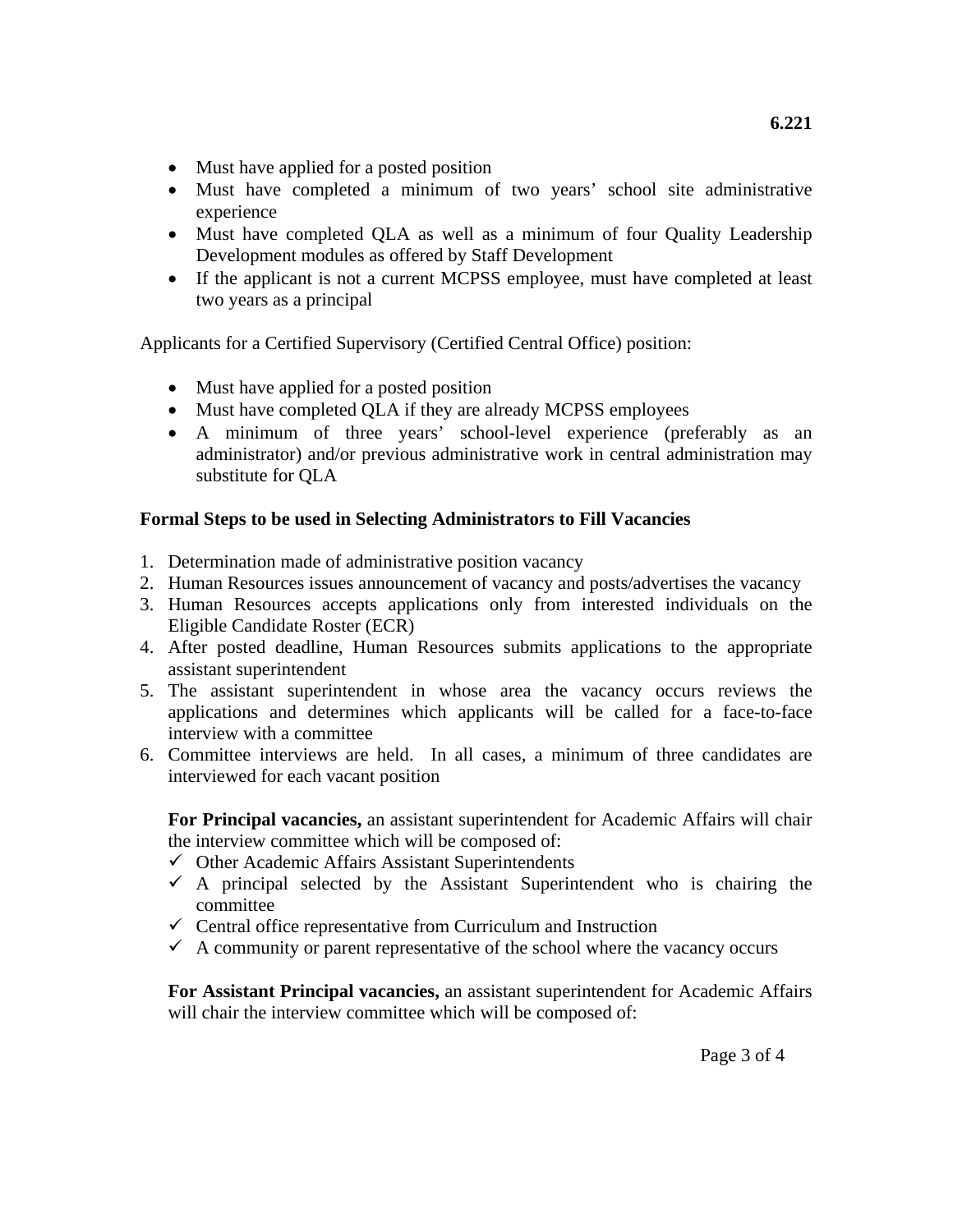- $\checkmark$  Other Academic Affairs Assistant Superintendents
- $\checkmark$  Principal of the school where the vacancy occurs
- $\checkmark$  Central office representative from Curriculum and Instruction
- $\checkmark$  A community or parent representative of the school where the vacancy occurs

**For Administrative Intern vacancies**, an assistant superintendent for Academic Affairs will chair the interview committee which will be composed of:

- $\checkmark$  Other Academic Affairs Assistant Superintendents
- $\checkmark$  Principal of the school where the vacancy occurs

**For Certified Central Office Supervisory** vacancies, the assistant superintendent in whose division the vacancy occurs will chair the interview committee which will be composed of:

- $\checkmark$  Other inter-divisional professional staff
- $\checkmark$  Supervisors from appropriate departments within the division

Each committee will meet at a time and a place determined by the presiding assistant superintendent to review the records of all persons to be interviewed, to develop interview questions, and to conduct the interviews. Each person interviewed will be asked the same questions and each answer will be assessed by the committee members using the same rubric or scoring guide.

- 7. The interview committee ranks the persons interviewed and recommends a top candidate to the superintendent in a letter giving the names of the interview committee, the date of the interview, and the names of all the candidates interviewed.
- 8. The superintendent recommends to the Board of School Commissioners one candidate for approval.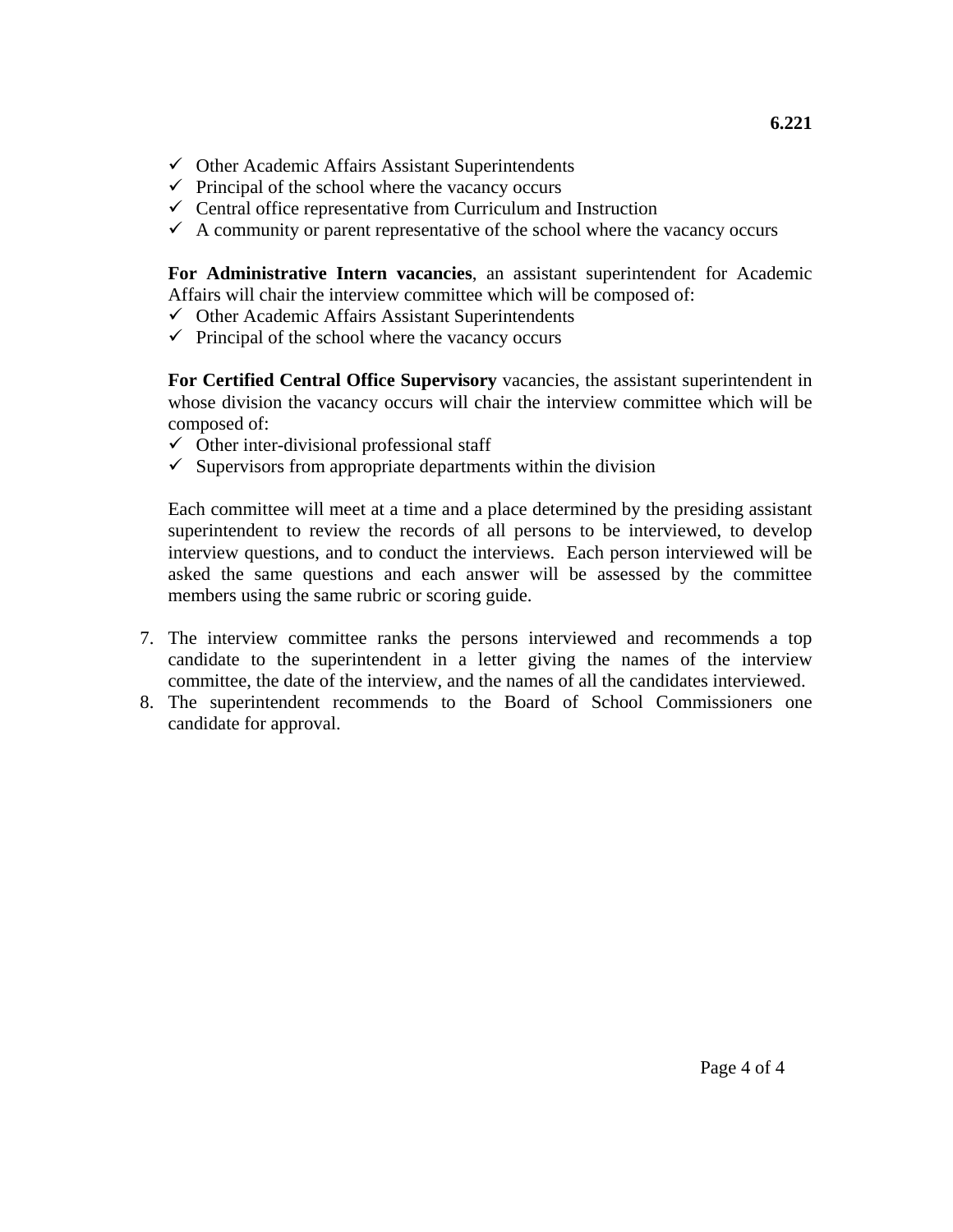# **PROCEDURE: SELECTION OF DEPARTMENT CHAIRPERSON**

## **Job Description - The Department Chair will:**

- 1. Serve as a liaison between the Curriculum supervisors and the school administration. This should include the following items but should not be limited to the following:
	- Provide assistance with textbook problems
	- Provide information on in-service opportunities
	- Provide information on curriculum revisions
	- Check email at least once daily
	- Send requested information back to supervisor in a timely manner
	- Provide supervisor with copies of monthly agendas and sign-in sheets, and weekly minutes from collaboration meetings
	- Provide CRT information and study guides
- 2. Serve as liaison between the local school administration and the teachers.
- 3. Assist in curriculum matters as needed, such as scheduling of classes.
- 4. Conduct regular department meetings.
- 5. Serve as department representative on the school SAE committee.
- 6. Coordinate and maintain inventories of materials, manipulatives, resource materials and books, inventories, and supplies.
- 7. Coordinate the ordering of chemicals, equipment, and supplies.
- 8. Coordinate department monies with school bookkeeper.
- 9. Coordinate equipment and lab facilities.
- 10. Mentor new and inexperienced teachers.
- 11. Coordinate participation in local, county, and regional competitions and fairs.
- 12. Attend all scheduled and called department chair meetings.
- 13. Facilitate and monitor the use of best practices in the alignment of curriculum, instruction, assessment, and improvement.
- 14. Use comparison trend and benchmark data to drive instruction and assess the rate of school/classroom improvement.
- 15. Participate in one week of mandatory summer training (stipend will be provided).
- 16. Assist with data collection and analysis in area of content responsibility.
- 17. Perform other duties as assigned by the principal.

# **Qualifications:**

The person selected to be department chair should have the following:

- 1. Have a minimum of three (3) years teaching experience.
- 2. Have a valid teaching certificate and meet HQ status in core related field.
- 3. Have good people, organizational, and communication skills.
- 4. Have a minimum of one year experience at the current school.
- 5. Have received at least a satisfactory on most recent evaluation.

# **Selection Process:**

The department chair will be selected by the principal based on the required qualifications.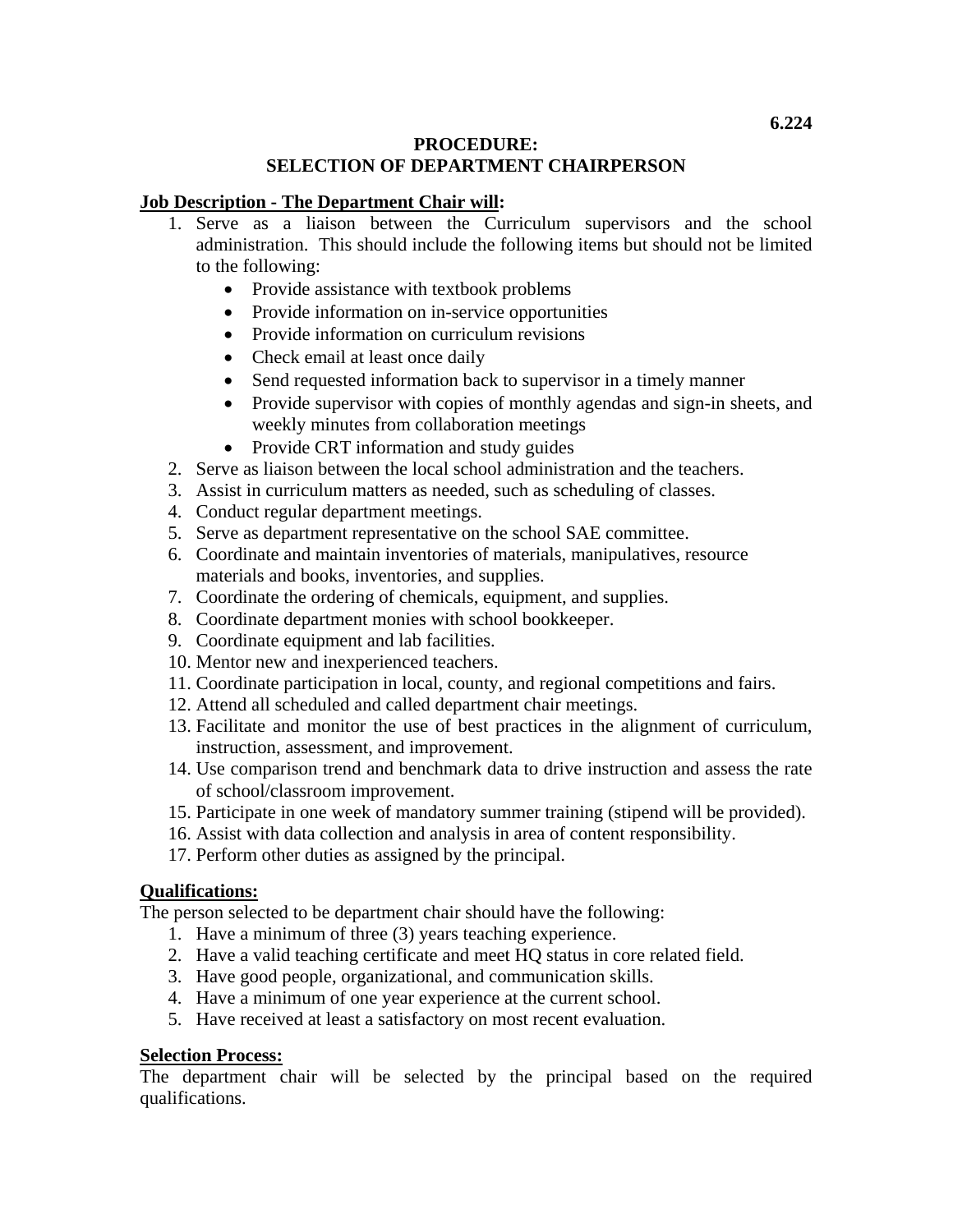## **PROCEDURE: SUBSTITUTE TEACHERS**

In the event of teacher absence, the supervising principal or his designee will make arrangements for the employment of a qualified substitute teacher*,* either by reporting electronically to Sub Finder or directing the teacher to report to Sub Finder.

Substitute teachers are expected to carry out instructions provided by the regular teachers and to prepare daily reports normally required of the regular teacher.

To ensure the highest level of quality and continuity in the instructional program, inservice programs for substitute teachers will be conducted under the leadership of the assistant superintendent of Curriculum and Instruction in partnership with Human Resources. Such programs also should cover board policies and procedures, particularly those related to student safety.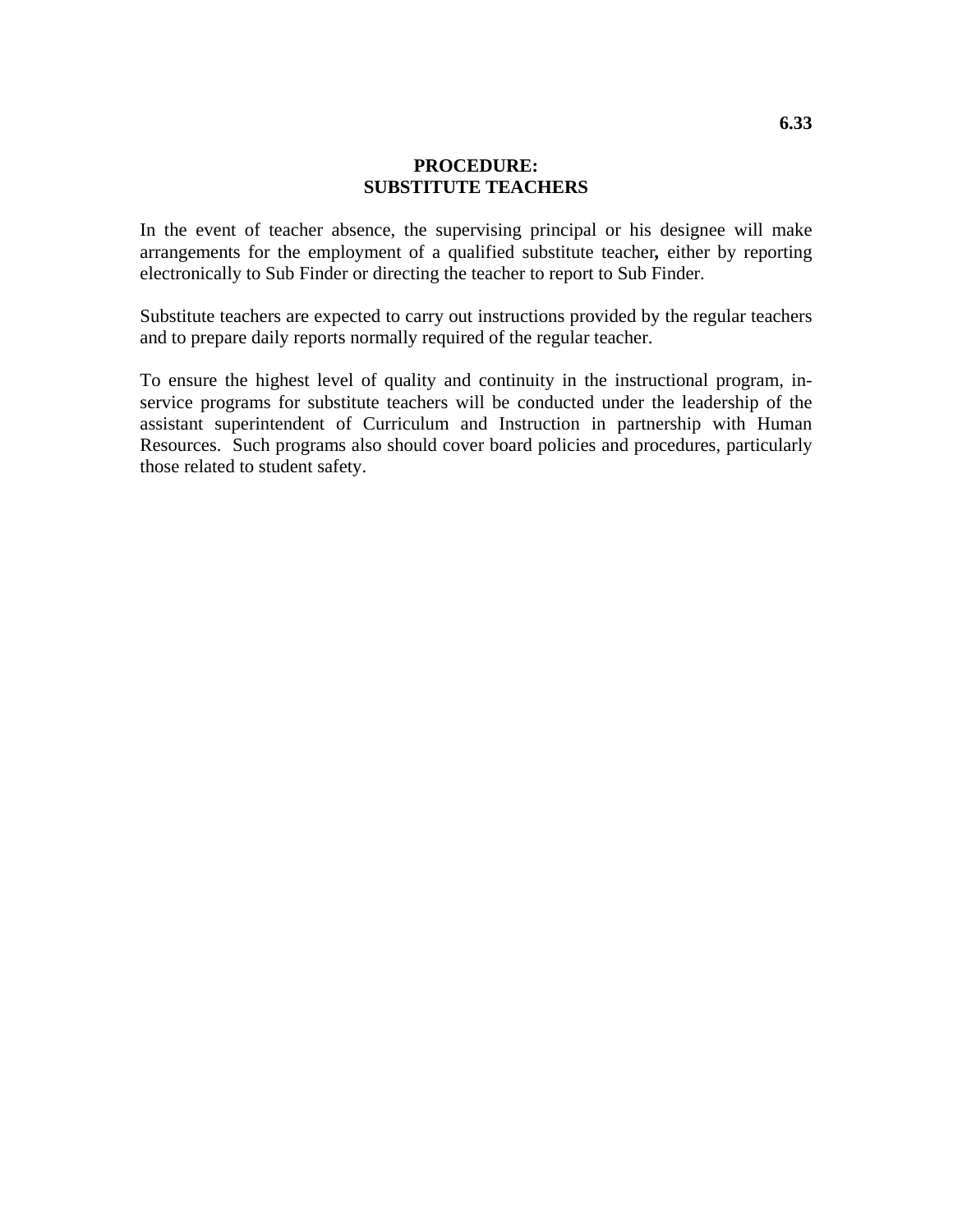### **PROCEDURE: PERSONNEL RECORDS**

The following procedures will govern requests to review folders:

- 1. Any employee desiring to review his folder is required to give the Division of Human Resources a 24-hour notice.
- 2. Within the 24-hours after a request is made to review the folder, the secretary or staff member receiving the request should have the secretary of the assistant superintendent of Human Resources or a designee to check the record and make sure that the folder is in order by having those confidential materials placed in a folder clearly marked "confidential" and inserted in the front of the regular personnel folder. After the folder is in order, the appropriate staff member should set an appointment with the requesting employee indicating the time that the folder may be viewed in his presence.
- 3. When the professional staff member permits the employee to review his folder, make sure that no items are removed from the folder by the employee.
- 4. In the event the employee raises a question about certain materials, policy has to be followed in this regard and his request should be brought to the attention of the assistant superintendent of Human Resources.
- 5. Should the employee desire to provide information about any material included in his folder, policy permits the opportunity to him to submit this written copy.

Procedures for employees obtaining copies of information from personnel folders.

- 1. These specific requests from the employees should be made in writing addressed to the assistant superintendent of Human Resources. In the event a telephone request is received, the above should be called to the attention of the employee.
- 2. Upon written request and prepayment at the rate of fifteen (\$.15) cents per page the division will proceed to duplicate the requested copies.
- 3. This financial deposit shall be paid in cash, cashier's check, or postal money order - only. (No personal checks will be accepted.)
- 4. Any Human Resources Division employee receiving a request for copies of information which may not come under the details of #1 and #3 above should call this to the attention of the assistant superintendent of Human Resources or his designee for clarification and assistance.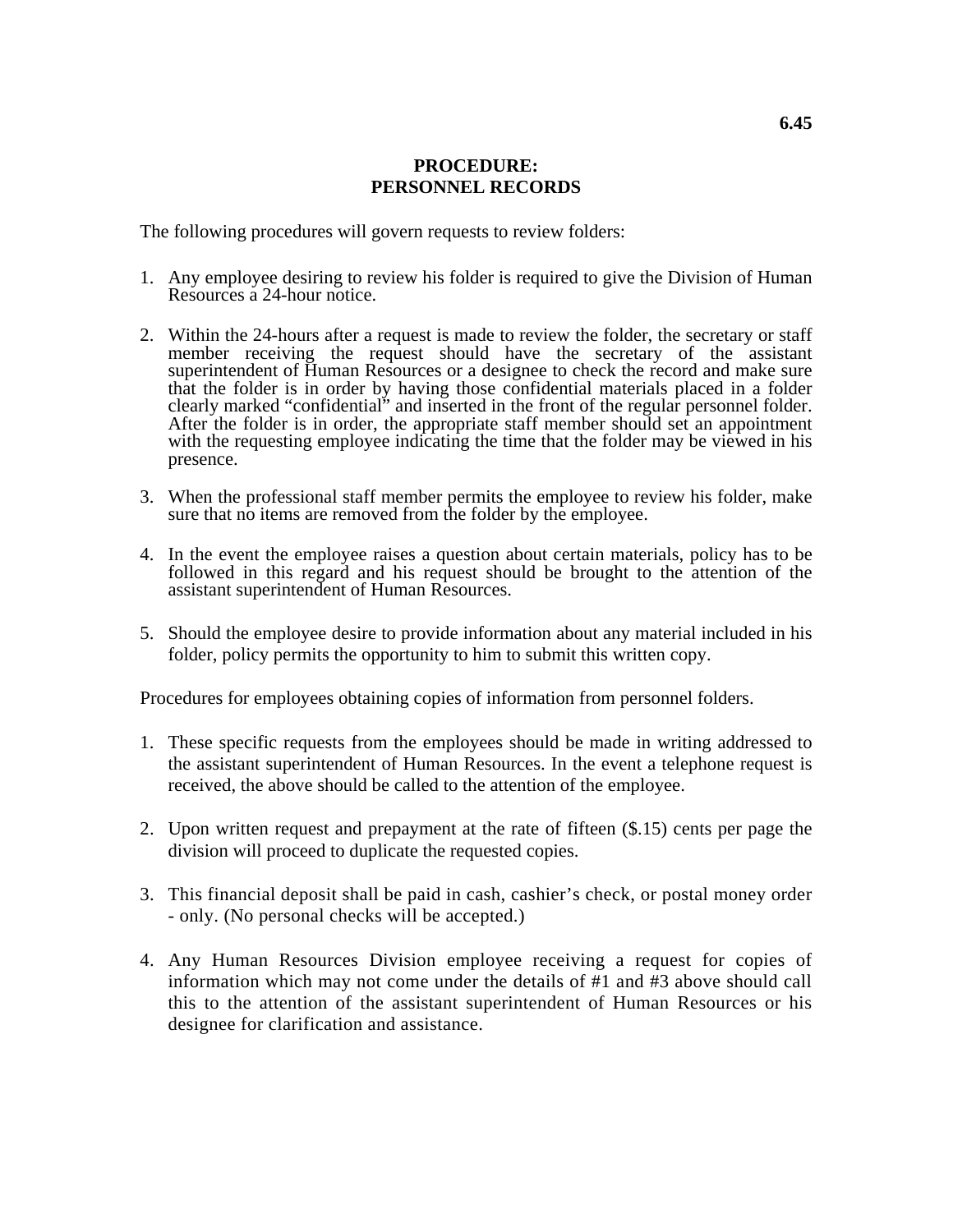### **PROCEDURE: GRIEVANCES**

Note: Employees unfamiliar with the process to be followed in filing "grievances" may contact the Employee Relations Personnel Administrator or his/her designee and request guidance.

## General Provisions and Definitions:

Grievance: A grievance is a complaint brought by an employee alleging that either an administrator or employee has taken one of the following actions:

- 1. A violation, misinterpretation, or misapplication of an existing board policy, administrative rule or administrative procedure;
- 2. Unprofessional conduct directed towards the grievant or impugning his/her personal good name or professional reputation;
- 3. The change in a recognized administrative practice which has been consistently followed for at least one calendar year which imposes a hardship on the employee.

Matters not covered by definition of grievance: The term "grievance" does not include:

- 1. Matters dealing with denials of promotions, or requests for voluntary transfers unless an identified board policy or administrative procedure has also been violated or misinterpreted;
- 2. Matters dealing with involuntary transfers, or terminations which are covered by the Teacher Tenure Act or the Fair Dismissal Act;
- 3. Alleged violations of State or Federal law or existing Court Orders; or
- 4. Issues pertaining to salary, placement on the salary schedule, assignment to a compensation step, assignment to a job family or to a pay grade, or any other concern pertaining to the compensation of individual employee or groups of employees.

Days: The term "days" when used in this procedure shall mean working school days as established by the Board adopted 12-month calendar for the applicable school year. At all Steps in the grievance policy procedures, the employee or his/her representative and the relevant administrator may mutually agree to suspend the relevant time frame requirements.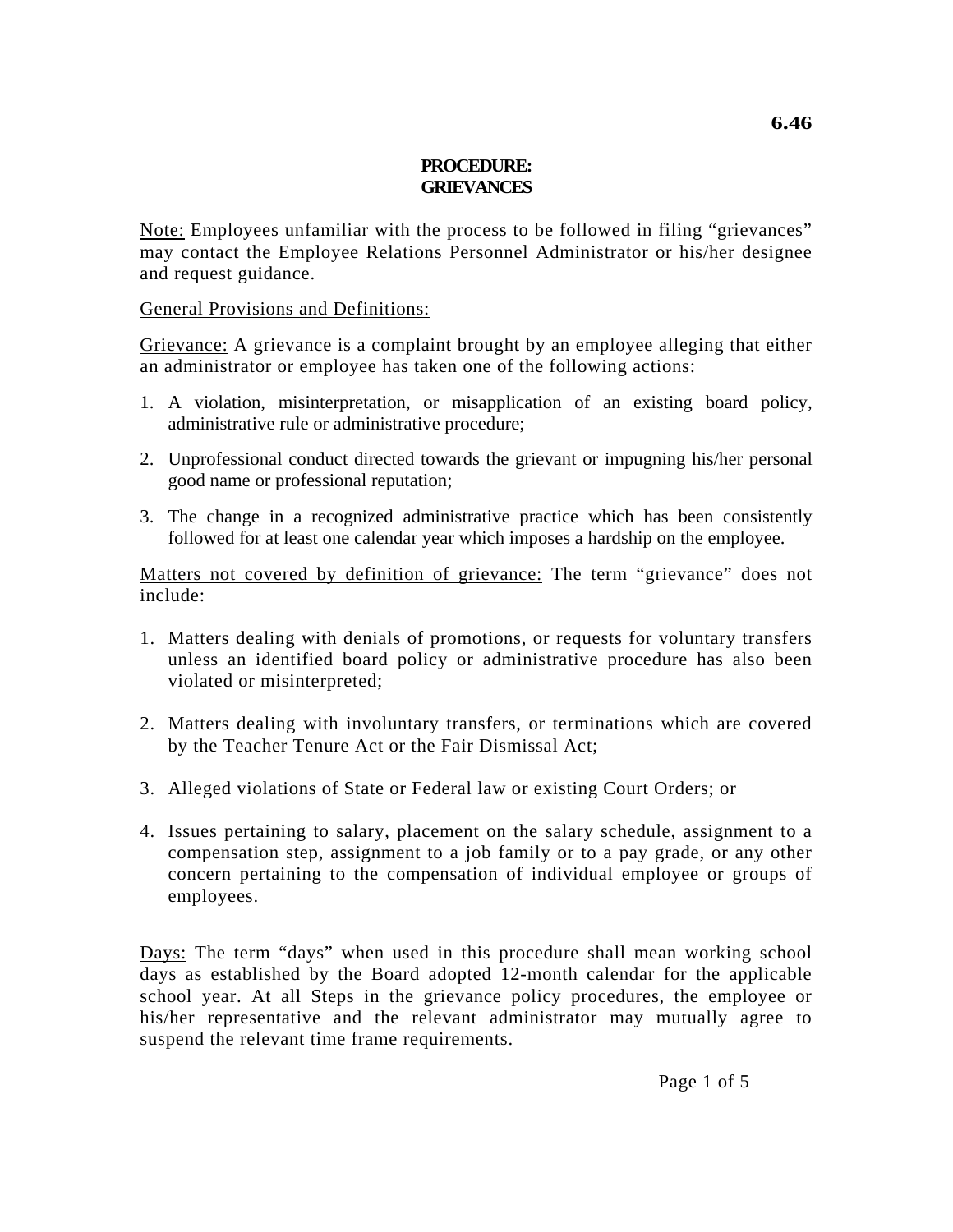Newly discovered information: At each Step beyond Step I, if an employee wishes to present new documentation or information bearing on the merits of his/her grievance, then he/she may present said documentation or information to the administrator before whom the grievance is presently pending.

## **STEP I (Local School)**

An employee who feels that he/she has a grievance shall present the matter in appropriate written form, within thirty (30) days of the alleged grievance, to his/her principal or immediate supervisor. Failure by the grievant to file the grievance within thirty (30) days of the alleged grievance will result in the automatic denial of the grievance. The grievant shall provide a statement of the grievance and the relief sought.

Should the employee receive satisfaction, the matter is considered closed.

The principal or immediate supervisor has fifteen (15) work days, except in emergency - not to exceed ten (10) additional work days - from receipt of written grievance form to conduct a conference with the employee to discuss the grievance.

After the Step I conference is held, the principal or immediate supervisor shall submit a written disposition report setting forth the reasons for his/her disposition within five (5) days after the conference has been held. If the grievance calls for relief or action which the Step I supervisor cannot provide, the Step I supervisor shall deny the grievance on this basis.

Upon receipt of the Step I disposition report by the employee's principal or immediate supervisor, the grievant shall have no longer than ten (10) days to file for an appeal should he/she desire.

Failure of grievant to file a timely appeal automatically forfeits any further appeal for relief at any other advanced step of the grievance procedure*.*

#### **STEP II (Employee Relations)**

If the grievant files a written notice of appeal, the Employee Relations Personnel Administrator or his/her designee will schedule a meeting/hearing with the employee, the immediate supervisor and any representative within thirty (30) days after receiving written notification of appeal.

The Employee Relations Personnel Administrator may consolidate grievances arising out of the same or similar circumstances providing that it will not change the time requirements.

Page 2 of 5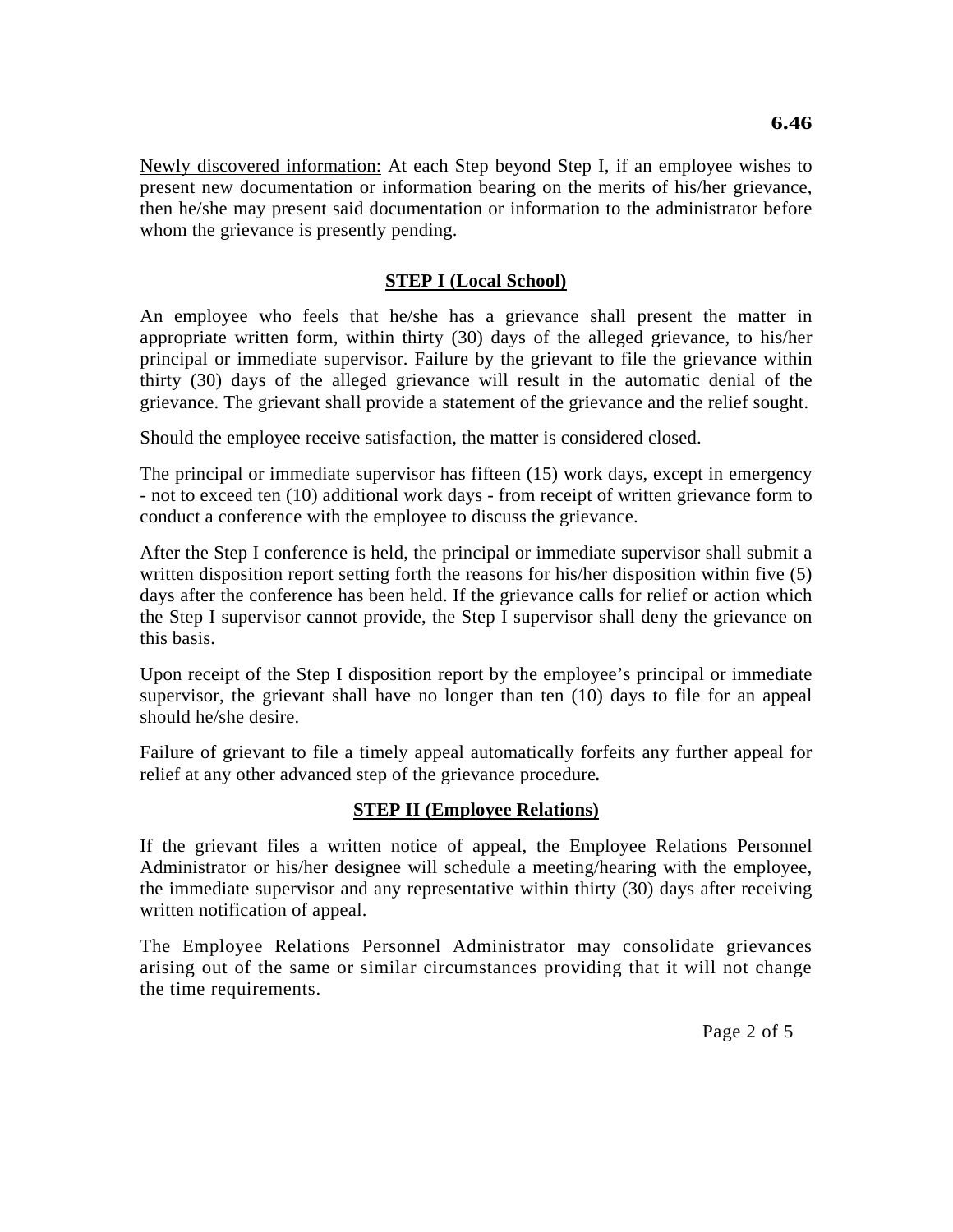Additional documentation may be submitted by the employee or the immediate supervisor. A hearing shall be conducted at which time the employee and his/her representative and the principal or immediate supervisor will have the opportunity to present their positions regarding the grievance in dispute. The employee and the principal or immediate supervisor may present witnesses and whatever documentary evidence he or she may wish to present in support of his or her position regarding the grievance. A party shall have the right to call and question his/her witnesses. A full presentation by all witnesses present and other pertinent testimony shall be considered by the Employee Relations Personnel Administrator or his/her designee. However, the hearing will not be a formal, adversarial hearing governed by normal legal rules of evidence or procedure.

An official recording will be made for each conference by the Employee Relations Personnel Administrator or his/her designee. A grievant desiring a transcript of the conference shall be responsible for the taping and transcribing of the hearing. Parties are expected to conduct the hearing within a reasonable period of time.

The parties shall submit to the Employee Relations Personnel Administrator or his/her designee at least four (4) days prior to the scheduled hearing a list of those witnesses whom he/she desires for the Board to require to be present at the hearing, along with a statement regarding the materiality of the witnesses' testimony. The attendance at the Step II hearing of any material witnesses employed by the board is required as requested by the hearing officer. Material witnesses are those witnesses who will offer relevant, non-redundant factual testimony. If a material witness is unable to appear, or if the administration is unable to procure the attendance of a witness at the scheduled hearing, then the parties can agree to a postponement of the hearing for the purpose of obtaining the testimony in question.

In the event individuals responsible for serving as a hearing officer or designating a hearing officer are listed as witnesses by the grievant and the grievant furnishes the statement listing the reasons for calling said witness, the superintendent or his/her designee shall appoint a hearing officer who has no direct, personal or first-hand knowledge of the matters in controversy.

The Employee Relations Personnel Administrator or his/her designee shall have fifteen (15) work days after the conference to provide a written decision. The written decision shall explain the reasons for the Employee Relations Personnel Administrator's decision. If the grievance is solved, or no further action is requested in writing, the matter is considered closed.

The principal, immediate supervisor and grievant shall have no longer than ten (10) work days to file for an appeal of any unfavorable decision.

Failure of the grievant to comply with the steps above automatically forfeits any further appeal for relief at any advanced step of the grievance procedure.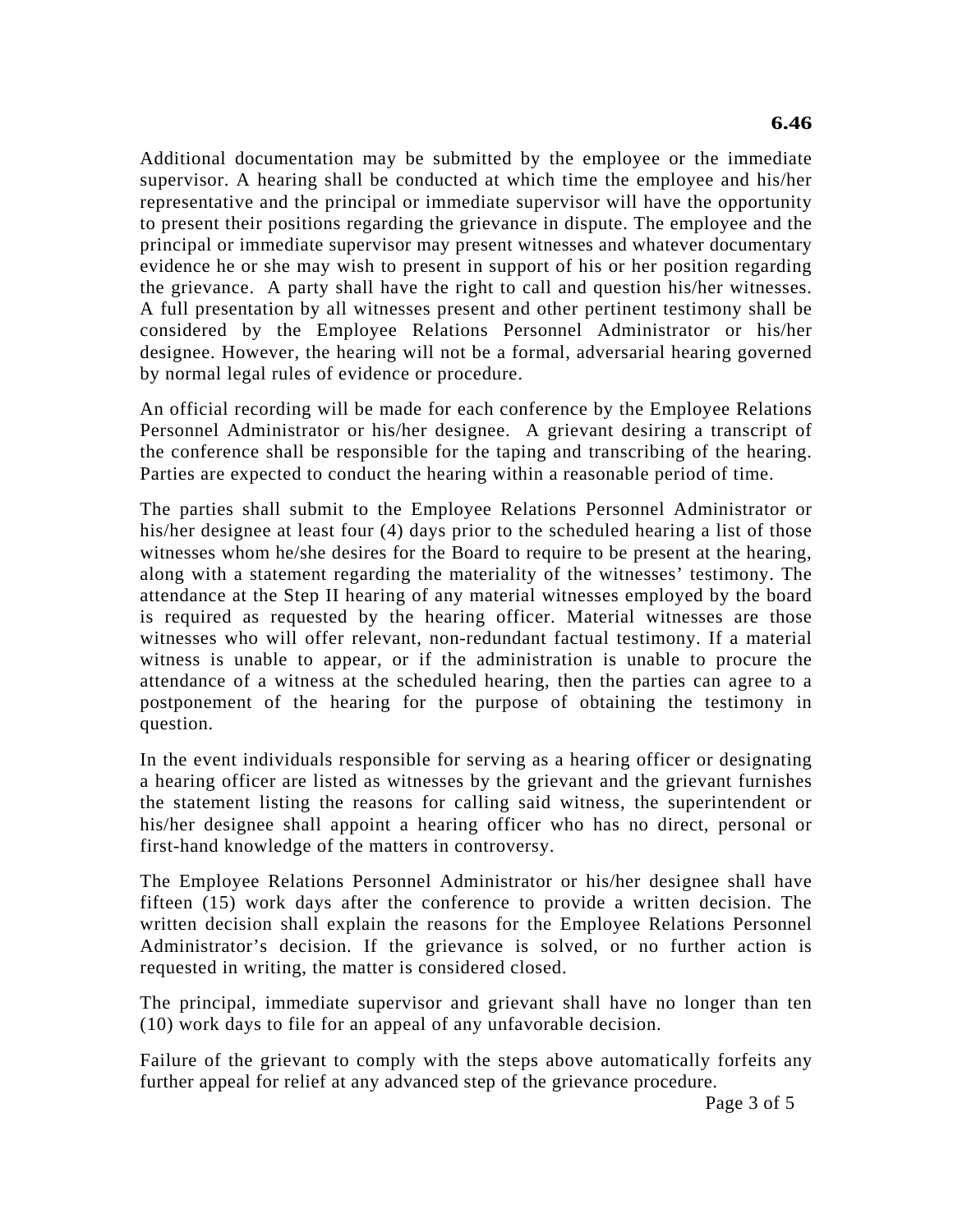Mediation Procedure: In those cases where there are multiple grievances filed by multiple grievants and the grievances arise out of the same or similar facts or circumstances, then the Employee Relations Personnel Administrator or his/her designee has the discretion to try and resolve the dispute through informal mediation and to make every reasonable effort to arrive at a fair and equitable solution.

After thirty (30) days or thereafter from the start of mediation, the grievant(s) shall have the right to decide that the mediation is no longer worthwhile, and the grievance(s) will then be heard at Step II in compliance with the provisions of this policy.

# **STEP III (Superintendent or Designee)**

If the grievant or supervisor is dissatisfied with the preceding Step II decision, a written appeal should be submitted to the superintendent or his/her designee within fifteen (15) days.

The superintendent or his/her designee shall, within thirty (30) days, review the tape of conference and documentation accumulated at Step II. The superintendent or his/her designee shall provide either a written statement adopting the decision of the Step II administrator or a written decision explaining the basis and rationale for his/her decision to the grievant*.* 

If the grievance is resolved or no further action is requested in writing, the matter is considered closed.

The grievant and the principal or relevant administrator shall have no longer than ten (10) days to file for an appeal of any unfavorable decision.

Failure of the grievant to comply with the steps above automatically forfeits any further appeal for relief at any advanced step of the grievance procedure.

# **STEP IV (Board of School Commissioners)**

If the grievant or supervisor is dissatisfied with the Step III decision, a written request for review should be submitted within ten (10) days to the superintendent or his/her designee requesting a review of all tapes and documentation by the Board of School Commissioners.

After receiving such written request, the superintendent or acting superintendent shall submit available tapes and documentation to each board member for their review as a part of the bi-monthly action at one of the next three (3) bi-monthly board meetings. In the event an emergency prevents to submission of the available tapes and documentation to the board members on one of the next three (3) bi-monthly board meetings, the available tapes and documentation should be submitted to the board members within a reasonable time.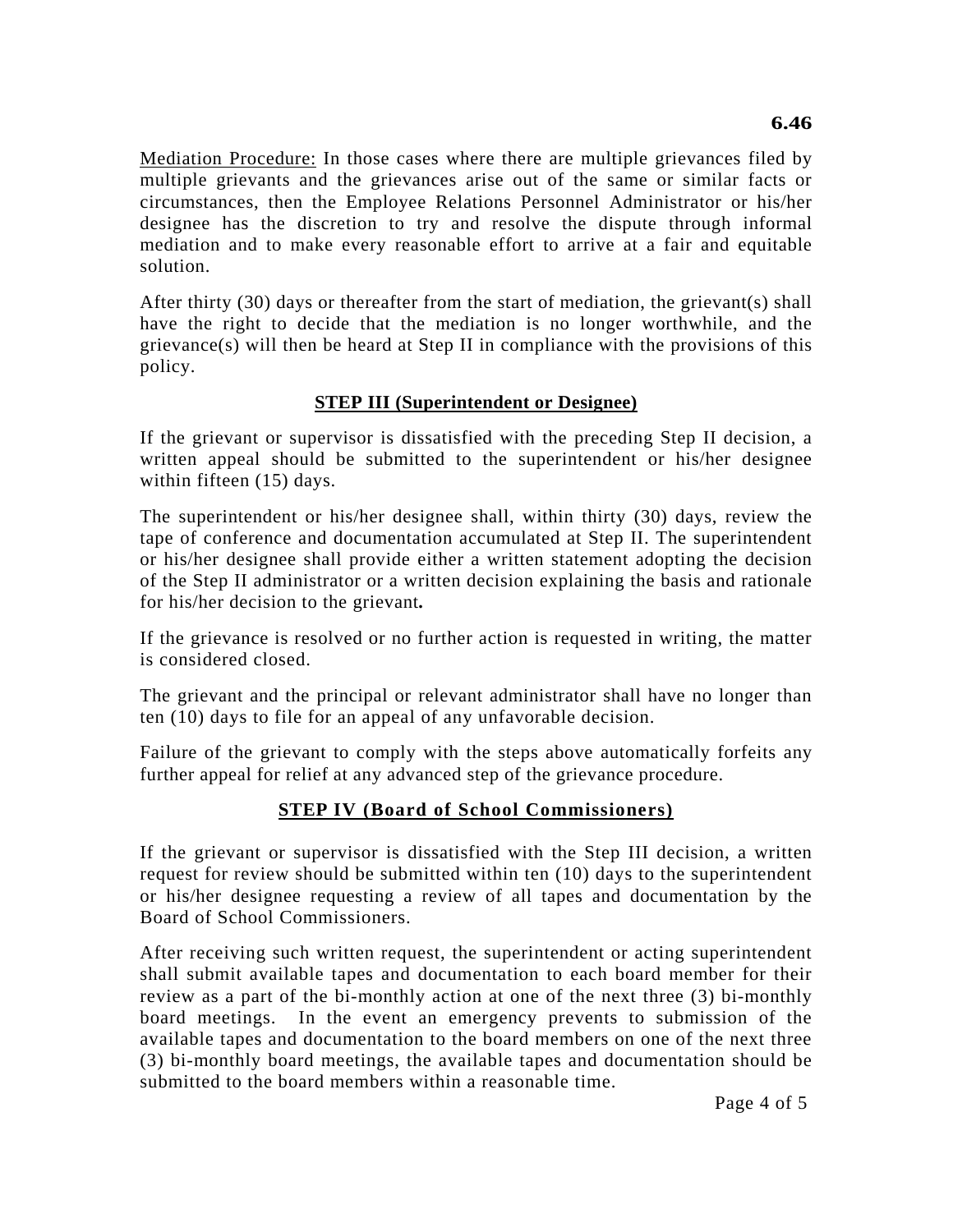The board's decision to uphold the superintendent's decision or overturn the superintendent's decision shall be made during one of the next three (3) bimonthly board meeting following the date of submission of the available tapes and documentation as described in the preceding paragraph.

The superintendent or acting superintendent will inform the grievant of the board's decision within fifteen (15) days after the board renders a decision.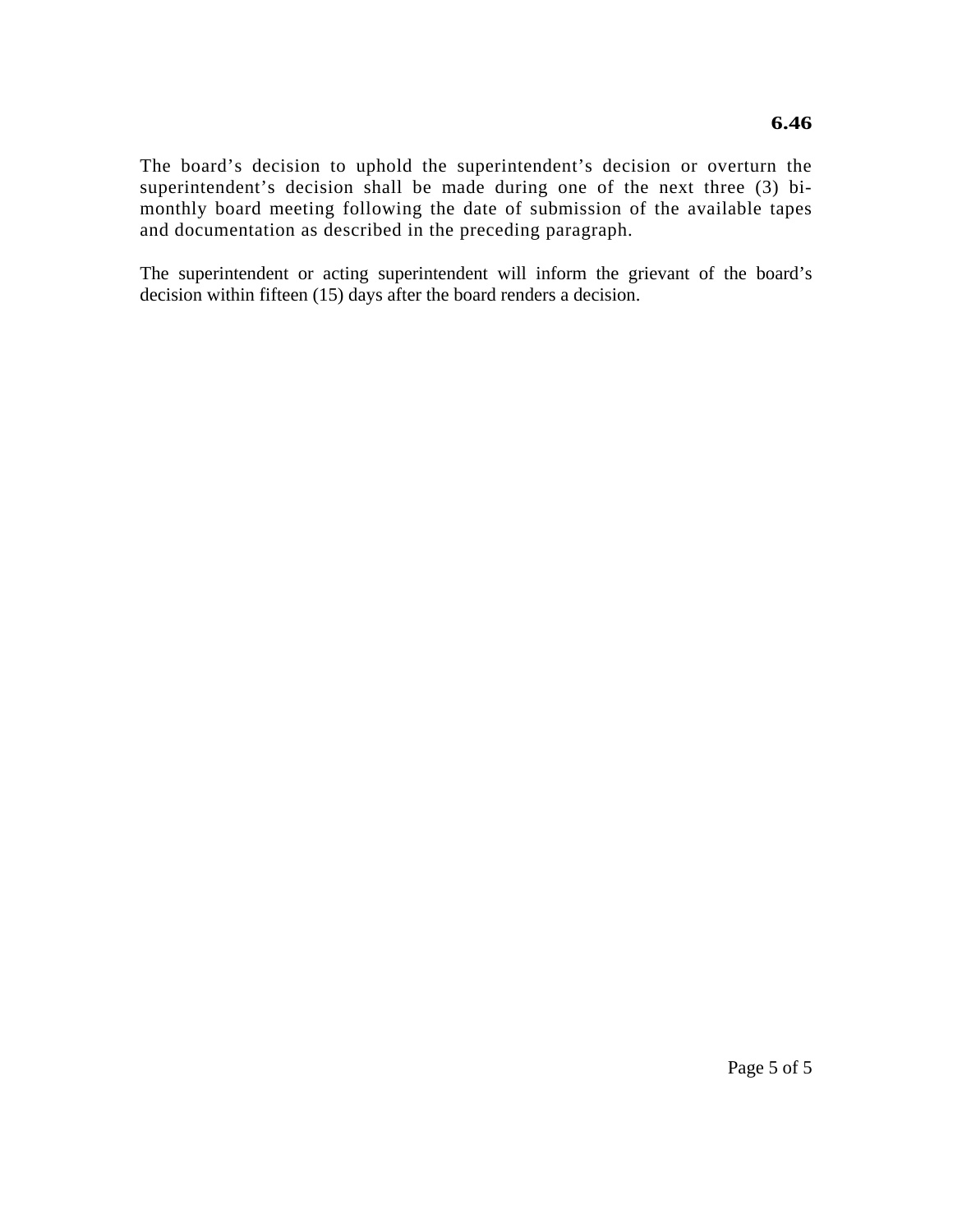#### **PROCEDURE: SICK LEAVE BANK**

The purpose of the Sick Leave Bank (SLB) shall be to provide a loan of sick leave days up to the maximum allowed by law for participants in the SLB after their accumulated sick leave days have been exhausted. The SLB shall also manage sick leave days donated to a member for catastrophic illnesses or injuries. All operations of the SLB shall conform to Alabama Code, Section 16-22-9 and 16-1-18.1. Should any of these procedures conflict with state or federal law, then the applicable law will take precedence over the conflicting provision of the SLB procedures.

# **GENERAL LOAN GUIDELINES**

- A. Any full-time or part-time employee of the Board of School Commissioners (BOARD) who receives accumulated sick days as a benefit is eligible to join the SLB. Participation shall be on a voluntary basis. Employees must join or withdraw at the beginning of the school year no later than the last business day in September otherwise they will not be eligible to participate until the following school year. New employees may join the SLB within the first four (4) weeks following their employment date.
- B. Forms to join the SLB will be available from the Division of Human Resources and the office at each school site. To join the SLB, the employee shall complete and sign the authorization form to contribute two (2) sick leave days OR to commit two (2) sick leave days for deposit in the SLB. Pledged days shall be deposited from the first two (2) sick leave days earned by the employee. To avoid any per diem salary deduction during this time frame, the participant may apply to the Committee for a loan should the participant need sick leave.
- C. The Business Division/Payroll Office and Division of Human Resources will maintain accurate records of contributors eligible to participate in the SLB.
- D. The membership shall not be allowed to borrow or owe in excess of fifteen (15) days, unless fifty (50%) or more of the SLB members vote to extend this limit.
- E. To be eligible for a loan from the SLB, a participating member must have exhausted all accumulated sick leave in his/her personal account. Also, the applicant must have missed at least three (3) days due to the same illness (not a recurring illness such as headache or sinus infection) before applying for a loan from the SLB. Any sick leave drawn from the SLB by a participating employee shall be used in accordance with the definition of sick leave as set forth in state statutes and BOARD policies/procedures.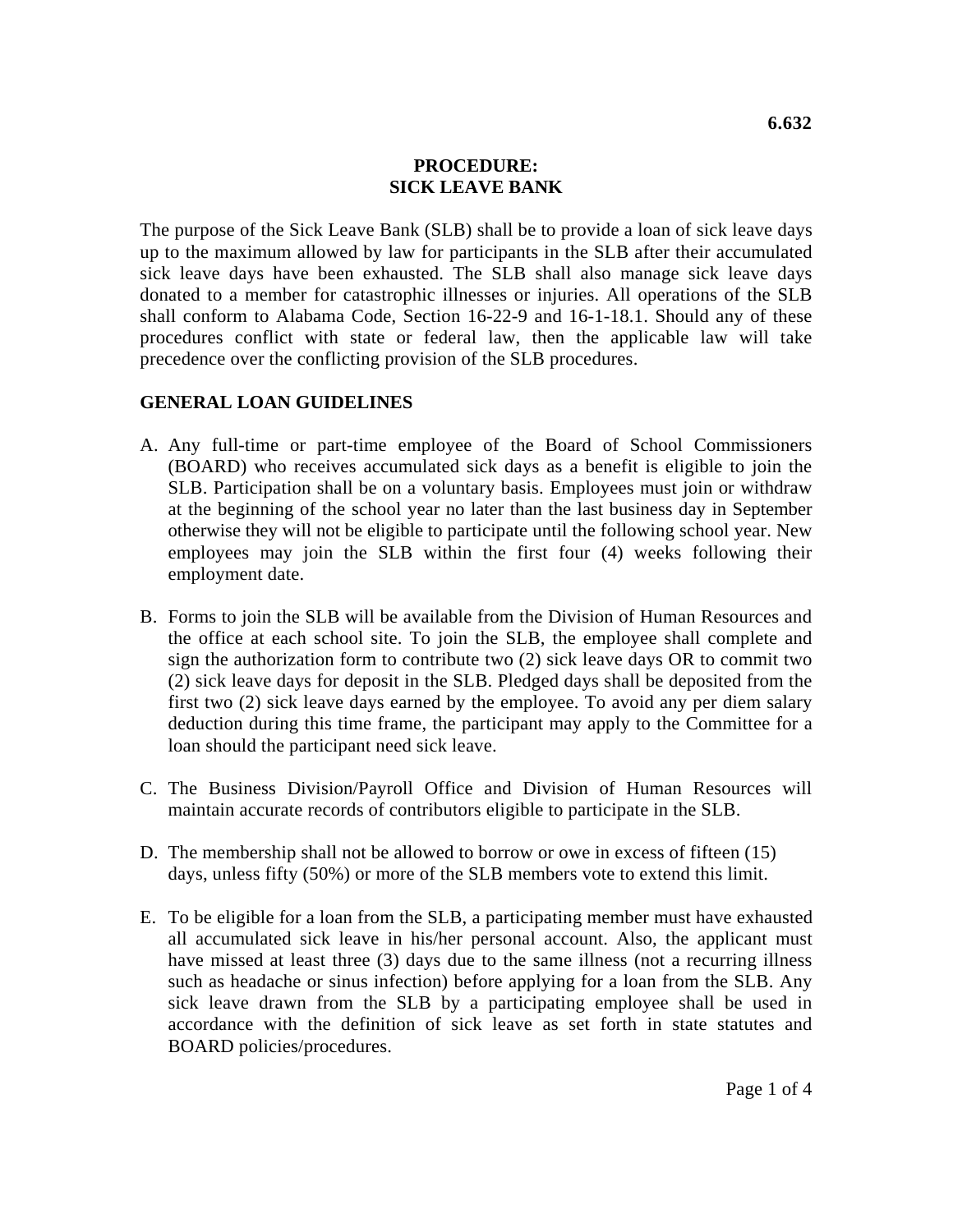- F. The SLB Committee shall determine the number of days loaned to an applicant. Factors to be considered in making this decision shall include but are not limited to: (1) the applicant's need; (2) the circumstances of the illness; (3) years of service in the system and (4) the availability of days currently on deposit.
- G. The SLB Committee shall require a statement from the applicant's attending doctor certifying the nature of the illness and disability as a prerequisite for awarding a loan.
- H. In cases where the applicant is incapacitated, the employee may authorize a designee to apply to the SLB on the contributor's behalf.
- I. An individual cannot leave the school system without repaying any outstanding debt of leave days from the SLB. If the employee has no sick leave days remaining in his/her record, then his/her final pay check shall be reduced in an amount equal to the number of days of debt times the employee's daily rate of pay. Such moneys collected shall be converted to equivalent sick leave days and re-deposited in the SLB.
- K. Any member who is retiring from the school system may withdraw his/her contributed days to be applied toward the person's retirement credits.
- L. Sick leave days owed to the SLB shall be paid back at a rate of one per month beginning with the next available earned sick leave day and continuing in this manner until the entire debt has been repaid. To avoid any per diem salary deduction during this repayment time should the participant need sick leave; the participant may apply to the Committee for a loan.

# **CATASTROPHIC PROVISIONS**

- A. In accordance with state law, an employee must be a member of the SLB to receive or donate days for catastrophic illnesses or injuries.
- B. A catastrophic illness is defined as "any illness or injury so certified by a licensed physician which causes the employee to be absent from work for an extended period of time." The "extended period of time" will be determined on a case-by-case basis by the SLB Committee in the system where the beneficiary employee works.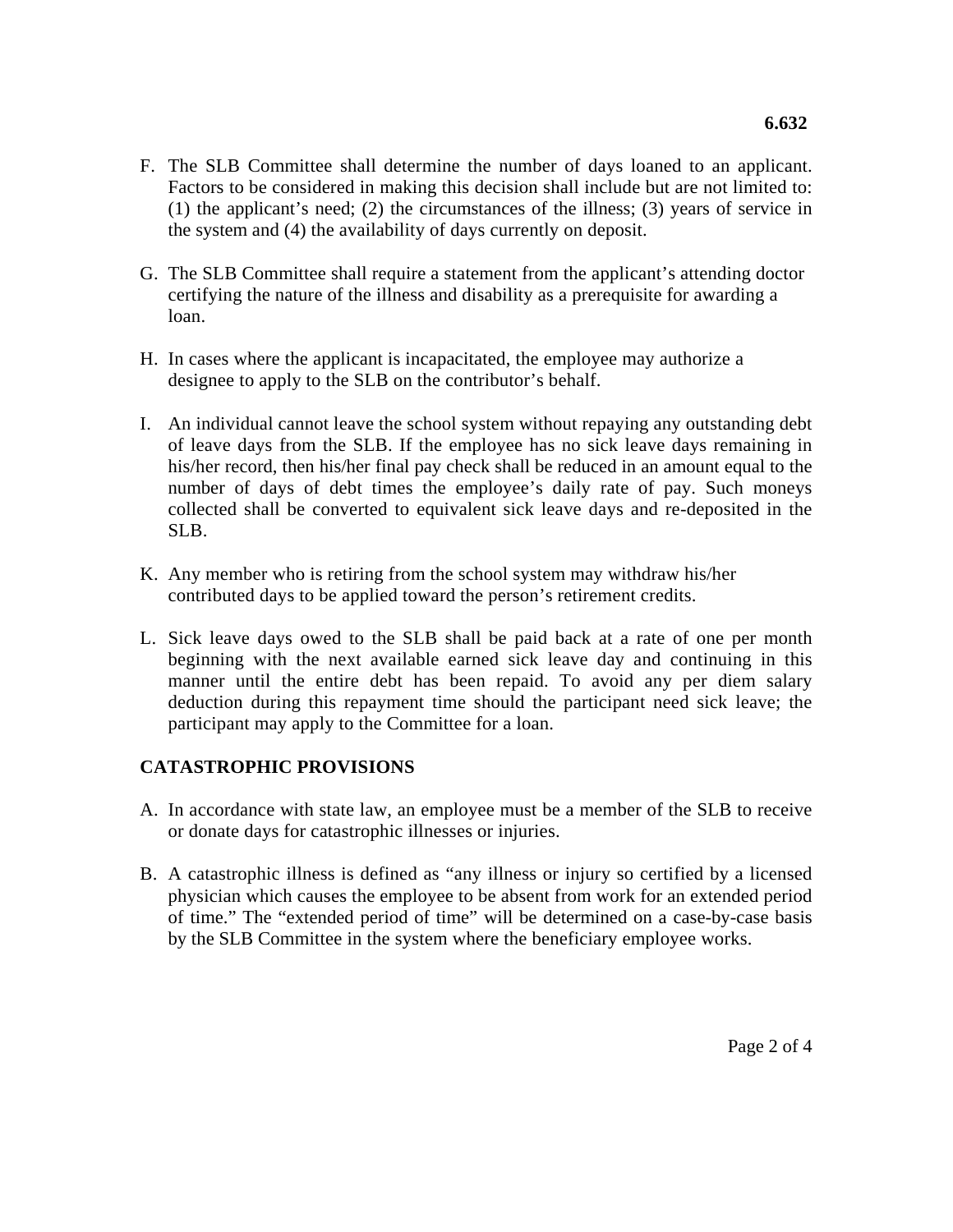- C. In accordance with state law, before sick leave days for a catastrophic illness may be donated, the employee who is to receive such days shall have no sick leave days or personal leave remaining in his/her personal account. Also, a participating member must borrow and utilize days from the SLB up to the maximum number of days allowed from the SLB (currently 15 days). Any donated days may be used to repay the loan days borrowed. No employee may donate more than thirty (30) sick leave days to a single employee. However, no limit is established on the number of days a beneficiary employee may receive from donors. Donated days will be at the donor's discretion.
- D. The applicant must have missed at least three (3) days due to the same illness (not a recurring illness such as headache or sinus infection) before applying for a catastrophic donation from the SLB. Sick leave days may be donated to a beneficiary employee to be used for the same reasons covered in the Sick Leave Policy of the BOARD.
- E. The SLB Committee is required to forward sick leave days donated by participants to another SLB for use by a particular employee who is suffering a catastrophic illness.
- F. A beneficiary employee may earn regular sick leave while on catastrophic leave donated by other employees; however, the beneficiary employee must use the day earned each month as it is earned.
- G. Donated days not used by the beneficiary employee shall revert to employees who donated the days on a prorated basis. Odd days shall be distributed by random selection. After the beneficiary employee returns to work, unused days are returned to the donors after thirty (30) days.
- H. A signed statement is required from the beneficiary employee or the chairperson of the SLB Committee stating that the beneficiary agrees to use the donated days.
- I. To donate or receive catastrophic sick leave days, the donating employee and the beneficiary employee must complete the transfer authorization form required by the committee.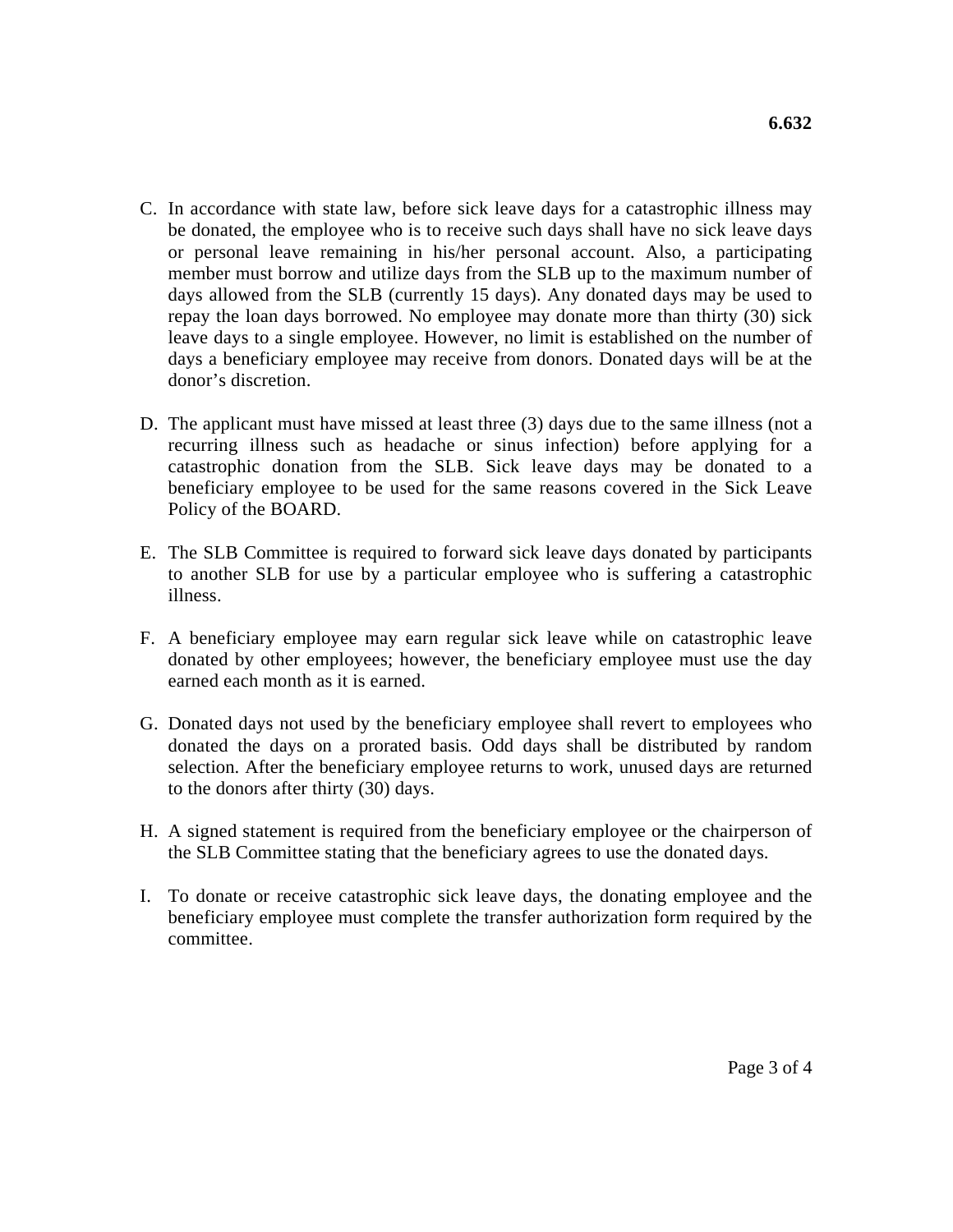## **ESTABLISHMENT OF THE COMMITTEE**

- A. The SLB Committee shall be composed of five (5) members. Four members are elected by secret ballot of SLB participants. The superintendent, with the approval of the BOARD, appoints one member to the committee. The four elected members of the committee shall be comprised of two certified employees and two classified employees.
- B. Members of SLB Committee are elected for a term of one (1) year. Persons may not serve for a term longer than five (5) years.
- C. The SLB Committee is charged with the responsibilities as dictated by state law, federal law and BOARD policy for the administration and operation of the SLB. Decisions and actions of the SLB may only occur by a majority vote. The attendance of at least three persons is required to constitute a quorum.
- D. The duties of the Sick Leave Bank Committee shall consist of:
	- 1) The SLB Committee will elect by majority vote one of its own as chairperson. Elections for this position shall occur on the first meeting of the new committee. The chairperson may succeed him/her self in this position.
	- 2) Meetings of the Committee shall be set by the Committee on a schedule to convene at least once a month. Additional meetings may be called by the chairperson or by the request of at least two members of the Committee. A representative from Employee Relations shall attend as an ex officio participant.
	- 3) The Committee shall investigate any alleged abuse of the SLB. All Due Process rights shall be afforded the employee. A finding of abuse shall require the violator to repay all sick leave credits to the SLB. The superintendent or BOARD may impose additional disciplinary actions.
	- 4) The committee shall develop guidelines, procedures and forms for the operation of the SLB. The guidelines shall be approved by the membership by secret ballot. Any changes to these guidelines and procedures shall be either recommended by the committee or brought to the committee by a petition of 5% of the membership. These changes will then be presented to the membership for approval by secret ballot. No recommended changes shall be submitted for a vote that conflict with state or federal law.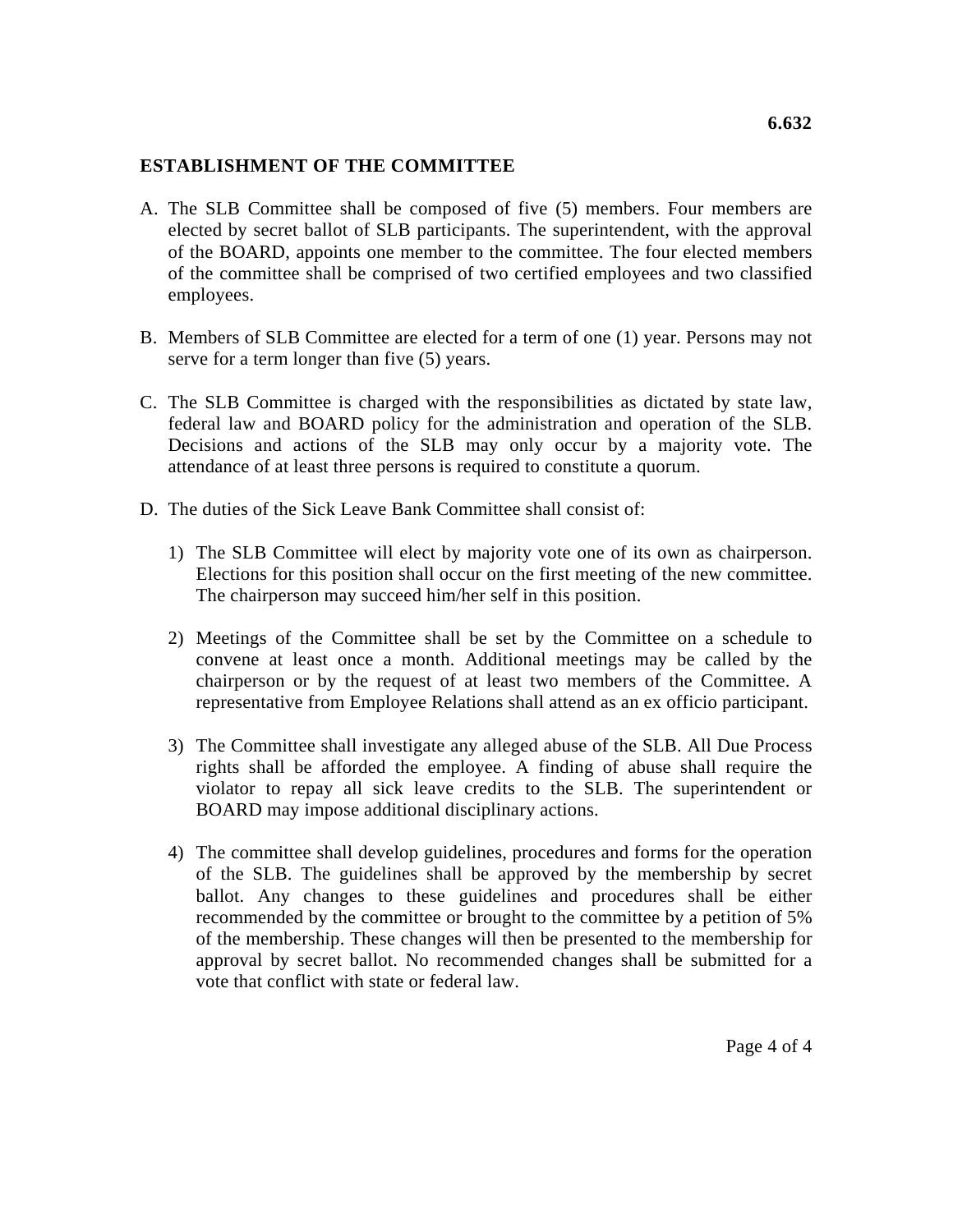## **PROCEDURE: PERSONAL LEAVE**

- 1. The employee shall submit the Application for Leave Form (HR-124) to his supervising administrator as early as practical prior to the leave data so that arrangements can be made for assigned duties to continue in his absence. A signed copy of the form shall be returned to the employee and the original filed in the employee's personnel file.
- 2. The supervising administrator shall property code his information on the Time Sheet regularly submitted to the Treasurer's Office.
- 3. The Treasurer's Office shall arrange to reimburse employees for unused personal leave time at the same daily rate approved for substitute teachers.
- 4. Reimbursement for all employees shall be included in a supplemental payroll by the last day of August.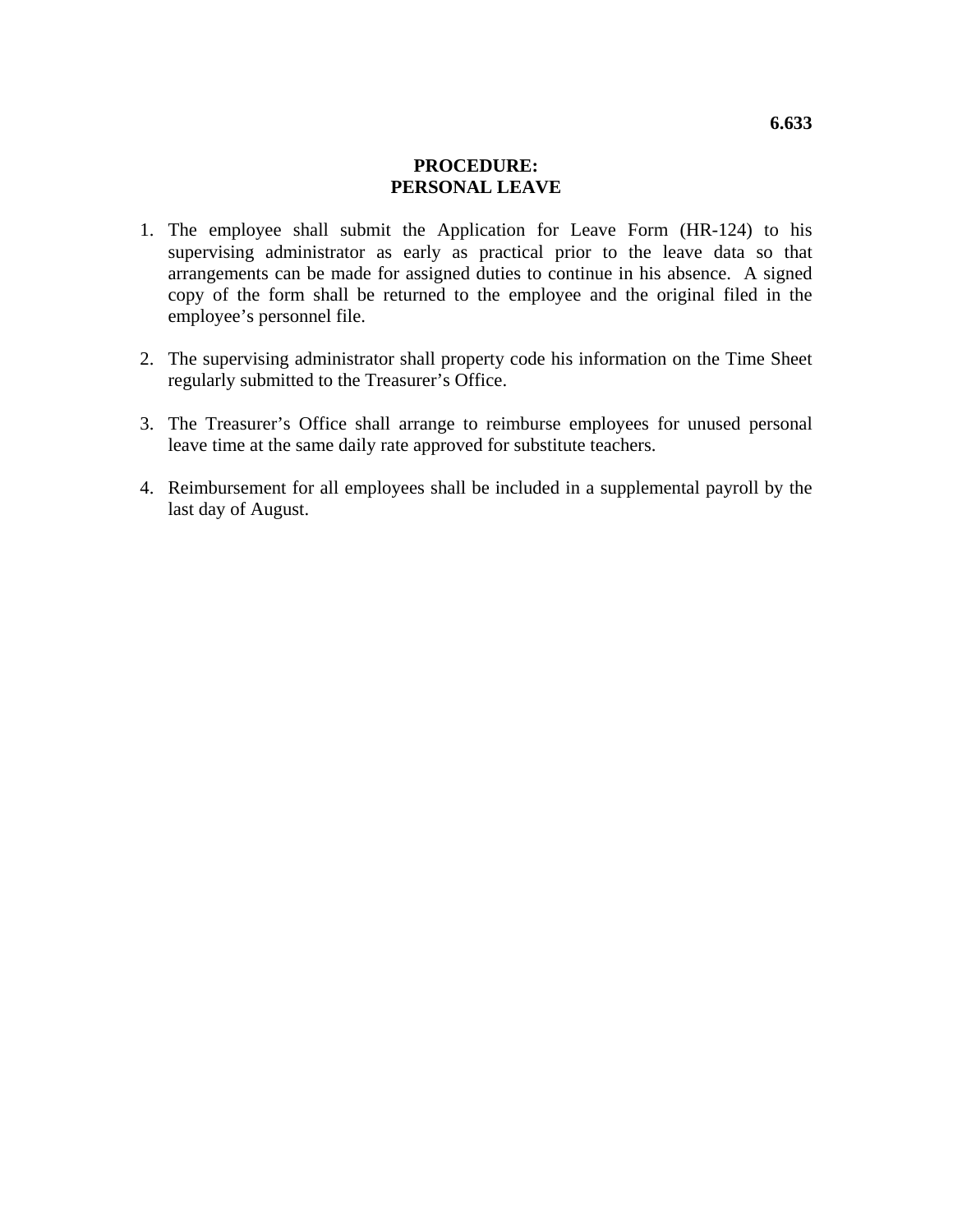## **PROCEDURE: RELIGIOUS LEAVE**

A written request for leave in order to observe recognized religious holidays should be made by the employee to his/her immediate administrative supervisor. If the supervisor recommends that approval is given, a written recommendation is to be made to the assistant superintendent of Human Resources. If approval is given, the assistant superintendent of Human Resources will write a letter of confirmation.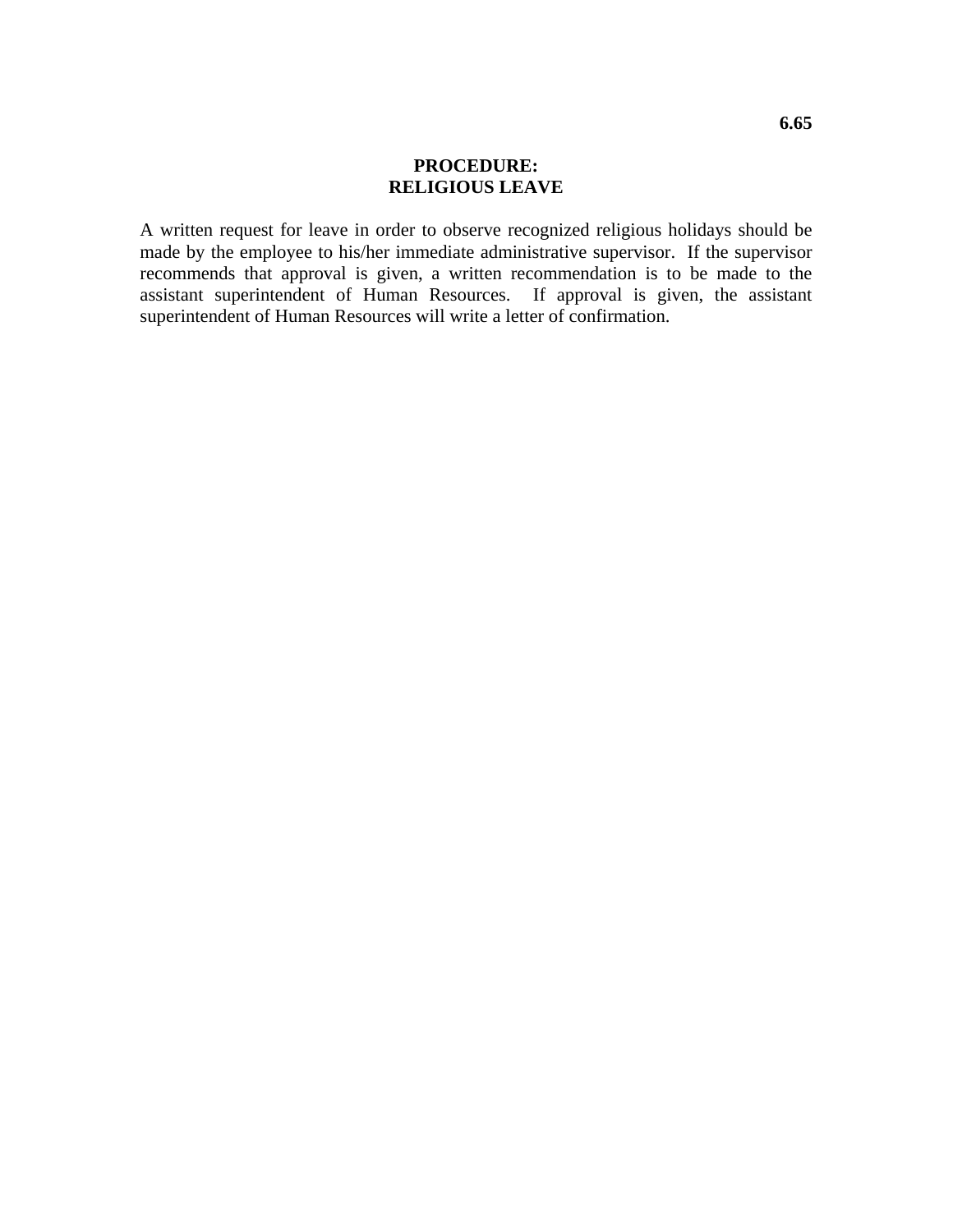#### **PROCEDURE: BEREAVEMENT**

Any absence due to bereavement of a member of the immediate family is to be reported on the absence report form (HR-124). The relationship of the bereaved is to be indicated on the form.

Any absence due to the bereavement of a nonmember of the immediate family is to have the approval of the employee's immediate supervisor.

In cases of extenuating circumstances, relationship or extended time, the employee must make a request to his/her immediate administrative supervisor. The supervisor is to make a recommendation to the assistant superintendent in charge of Human Resources. The assistant superintendent confirms his approval or disapproval in writing (original and two copies). The original goes to the administrative supervisor; a copy goes to the employee. The employee is to submit his copy, attached to the absence report form which is to be sent with the time sheet (payroll), to Human Resources at the end of the payroll period. A copy is retained in the Human Resources files.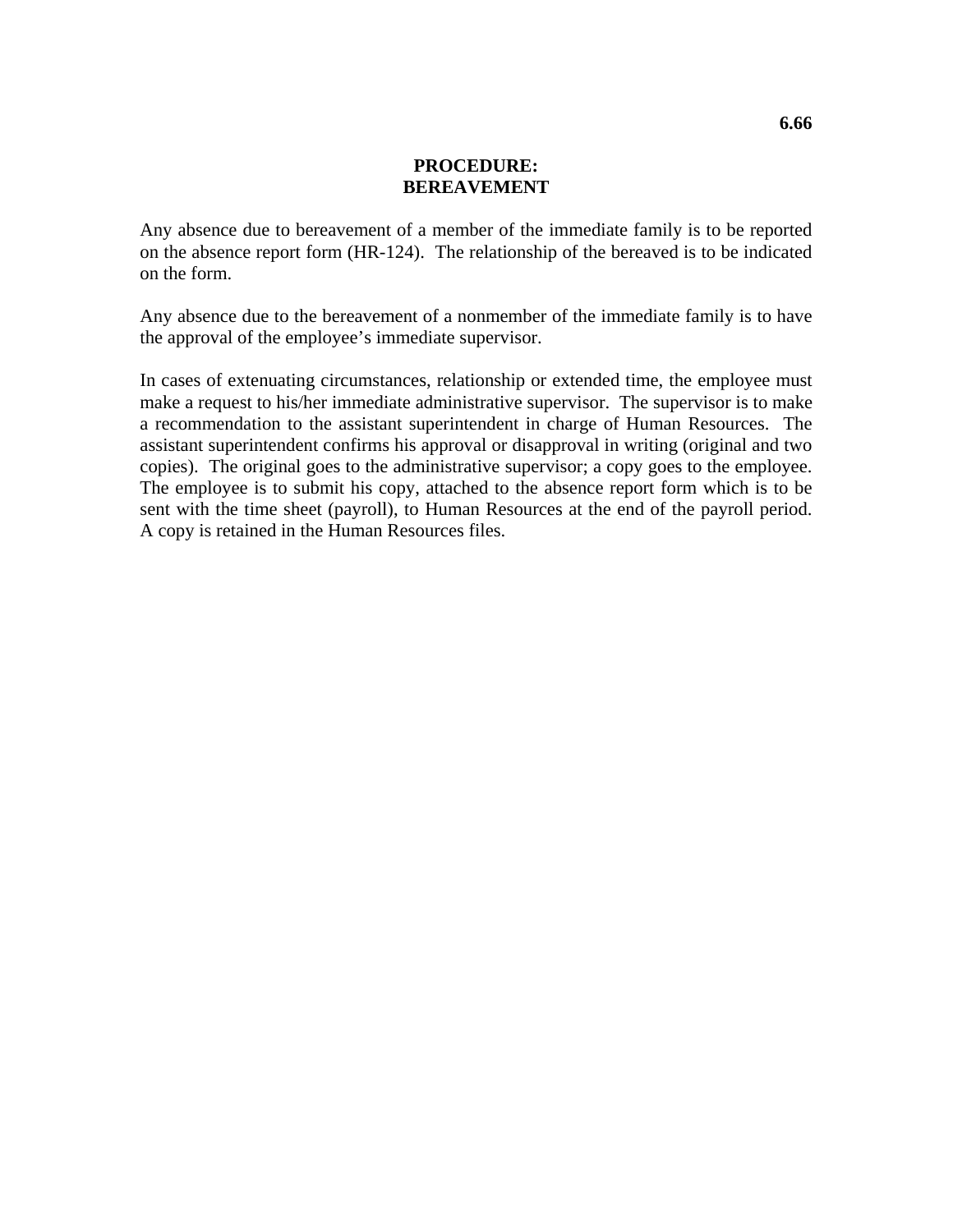### **PROCEDURE: JOB-RELATED INJURY**

Job Related Injuries are to be reported immediately to the Department of Human Resources Office/Employee Health Programs Nurse on the appropriate forms by the employee's administrator or designee.

An employee injured on the job shall report any and all injuries immediately to his administrator or designee and complete a Report of Injury Form (SS433). An Accident Report Form (SS431) shall be filed as soon as possible.

THE FOLLOWING PROCEDURES WILL BE USED BY THE EMPLOYEE TO CLAIM BENEFITS UNDER THE PAY CONTINUATION PROGRAM.

- 1. If the injury requires no apparent medical treatment.
	- A. The administrator or designee will:
		- (1) Complete the Report of Injury Form (SS433)
		- (2) Provide the employee with a copy of the Report of Injury (SS433). Should the employee seek medical care after work hours, he/she will take the copy of the Report of Injury (SS433) to the treatment site. The employee will notify his administrator or designee the next work day if treatment is obtained after work hours.
		- (3) Complete the Accident Report Form (SS431).
		- (4) Send the Report of Injury (SS433) and Accident Report Form (SS431) to the Health Services Office via Mail Bag.
	- B. The Office Nurse will send copies of these forms to the Department of Human Resources/Employee Relations for the employee's file.
- 2. If injury requires medical treatment:
	- A. The administrator or designee shall:
		- (1) Fax Report of Injury (SS433) to and call the Office Nurse:
		- (2) Send the employee to the treatment site with the I.D. Card or Letter, Report of Injury (SS433) and the Physician Statement Form;
		- (3) Complete the Accident Report Form (SS431).
	- B. The Office Nurse faxes the Report of Injury (SS433) and the Release of Information Form and calls the treatment site.
	- C. The injured employee goes to the treatment site and presents the Report of Injury (SS433), ID Card or Letter and the Physician Statement Form.
		- (1) Immediately after treatment, the Physician Statement Form, or other treatment form from the treatment site, must be presented to the Health Services Office Nurse in order to determine work status. The Physician Statement Form, or other treatment form from the treatment site, is faxed by the treatment site to the Office Nurse or taken by employee or designee to his/her administrator who will call or fax the report to the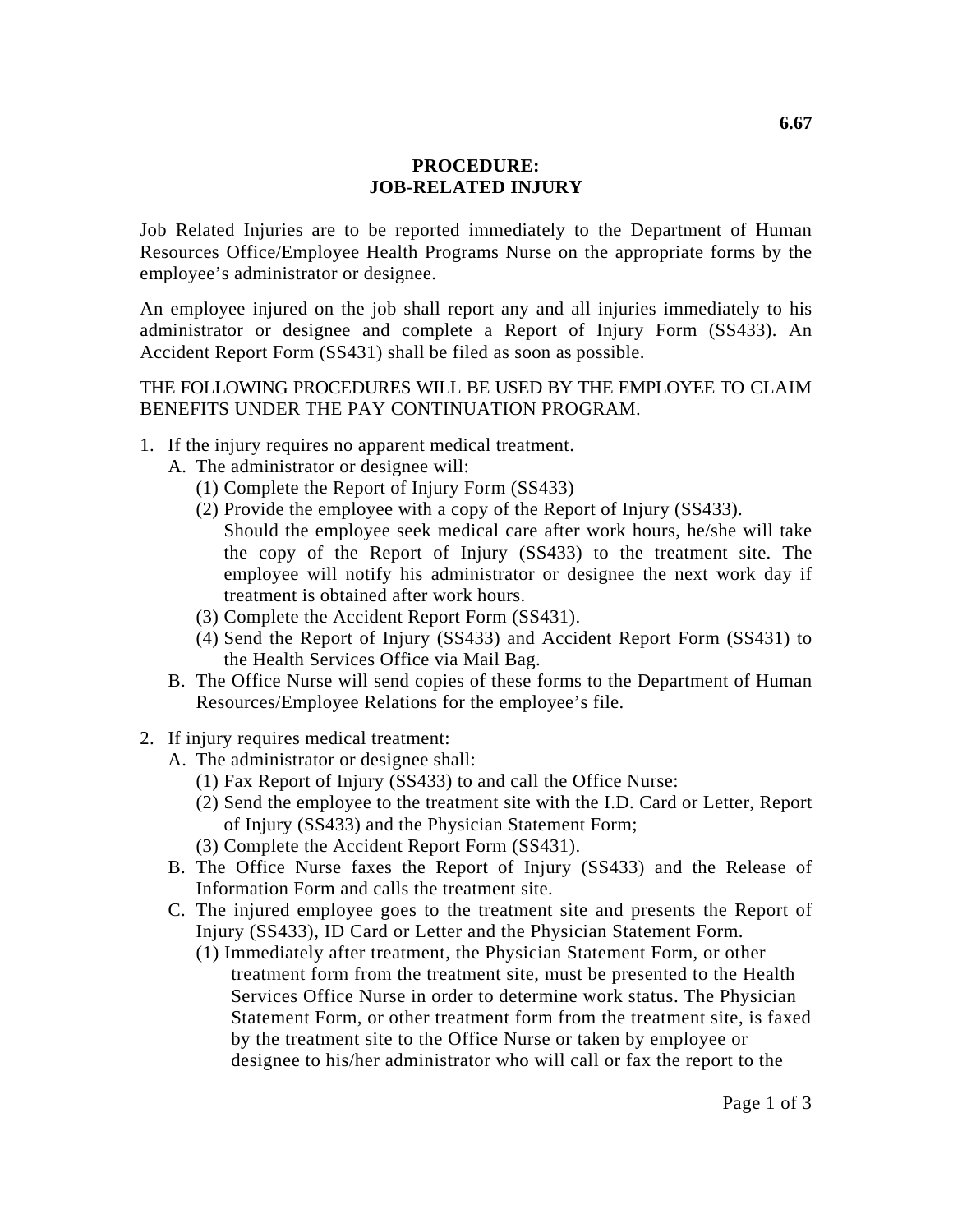Office Nurse. If injuries prevent the employee or designee from complying with the above guidelines, the employee or designee must call the Office Nurse so she may obtain needed information from the treatment site.

- D. The Office Nurse will provide copies of documentation to the Department of Human Resources/Employee Relations.
- 3. Continuation of Pay for days missed.
	- A. With proper documentation from the examining physician and responsible administrator or designee, the injured employee, who is declared unable to return to work, will receive full salary, not to exceed ninety (90) work days.
	- B. The absence will be coded as Code 9 on the payroll report and the pay will continue as approved by the assistant superintendent of Human Resources or designee.
	- C. If the employee fails to report for their assigned regular duty when released by the treating physician, and assigned by the supervisor, or refuse light duty as recommended by the treating physician and accepted and assigned by his/her administrator, the request will be handled by the Reimbursement process. The request for board approval for the Reimbursement process must take place within forty-five (45) working days after the employee is released from the physician and returns to work.
- 4. Reimbursement from State Board of Adjustment.
	- A. Code of Ala. 1975, § 41-9-60 provides that an employee may apply to the State Board of Adjustment for any expenses not covered by insurance or days of work missed exceeding ninety (90) days. The statute requires that a claim be filed within one year of the date of injury.

# THE FOLLOWING PROCEDURES WILL BE USED BY THE EMPLOYEE TO CLAIM BENEFITS UNDER THE REIMBURSEMENT PROGRAM.

- 1. If injury requires no apparent medical treatment.
	- A. The administrator or designee will:
		- (1) Complete the Report of Injury Form (SS433);
		- (2) Provide the employee with a cop of the Report of Injury (SS433). Should the employee seek medical care after work hours, he/she will take the copy of 'the Report of Injury (SS433) to the treatment site. The employee will notify his administrator or designee the next work day if treatment is obtained after work hours.
		- (3) Complete the Accident Report Form (SS431).
		- (4) Send Report of Injury (SS433) and Accident Report Form (SS431) to the Health Services Office via Mail Bag.
	- B. The Office Nurse will send copies of these forms to the Department of Human Resources/Employee Relations for employee's file.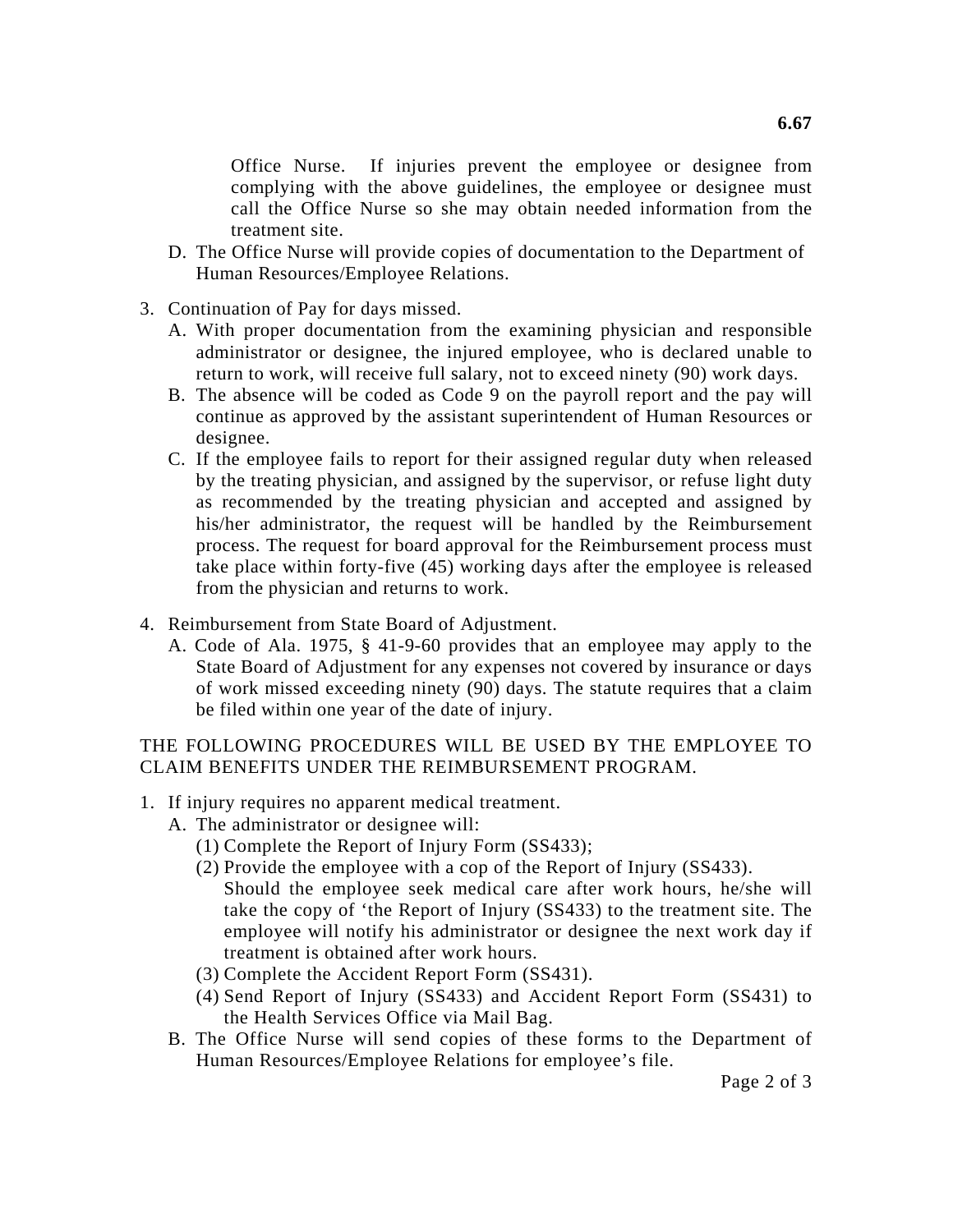- 2. If the injury requires medical treatment:
	- A. The administrator or designee shall:
		- (1) Fax Report of Injury (SS433) to and call the Office Nurse;
		- (2) Send the employee to the treatment site with the I.D. Card or Letter, Report of Injury (SS433) and the Physician Statement Form; (3) Complete the Accident Report Form (SS431).
	- B. The Office Nurse faxes Report of Injury (SS433) and the Release of Information Form and calls the treatment site.
	- C. The injured employee goes to the treatment site and presents the Report of Injury (SS433), ID Card or Letter and the Physician Statement Form.
		- (1) Immediately after treatment, the Physician Statement Form, or other treatment form from the treatment site, must be presented to the Health Services Office Nurse in order to determine work status. The Physician Statement Form, or other treatment form from the treatment site, is faxed by the treatment site to the Office Nurse or taken by employee or designee to his/her administrator who will call or fax the report to the Office Nurse. If injuries prevent the employee or designee from complying with the above guidelines, the employee or designee must call the Office Nurse so she may obtain needed information from the treatment site.
	- D. The Office Nurse will provide copies of documentation to the Department of Human Resources/Employee Relations.
- 3. Reimbursement of days missed.
	- A. With proper documentation from the examining physician and responsible administrator or designee, the injured employee can file for reimbursement of days missed, not to exceed thirty (30) work days, after he/she returns to work. Proper documentation is filed by the employee with the Department of Human Resources/Employee Relations. The claim will be approved or disapproved by the Board.
	- B. No reimbursement shall be considered unless the request is made within forty-five (45) work days following the employee's return to work.
	- C. If the employee lost sick leave days for time missed due to an approved job related injury, the lost sick leave days will be reimbursed. If the employee did not have enough sick days to cover days missed due to an approved job related injury and his salary was docked, the employee's lost salary will be reimbursed. An employee can not be reimbursed salary when sick leave days were used.
- 4. Reimbursement from State Board of Adjustment.
	- A. Code of Ala. 1975, § 41-9-60 provides that an employee may apply to the State Board of Adjustment for any expenses not covered by insurance or days of work missed exceeding thirty (30) days. The statute requires that a claim be filed within one year of the date of injury.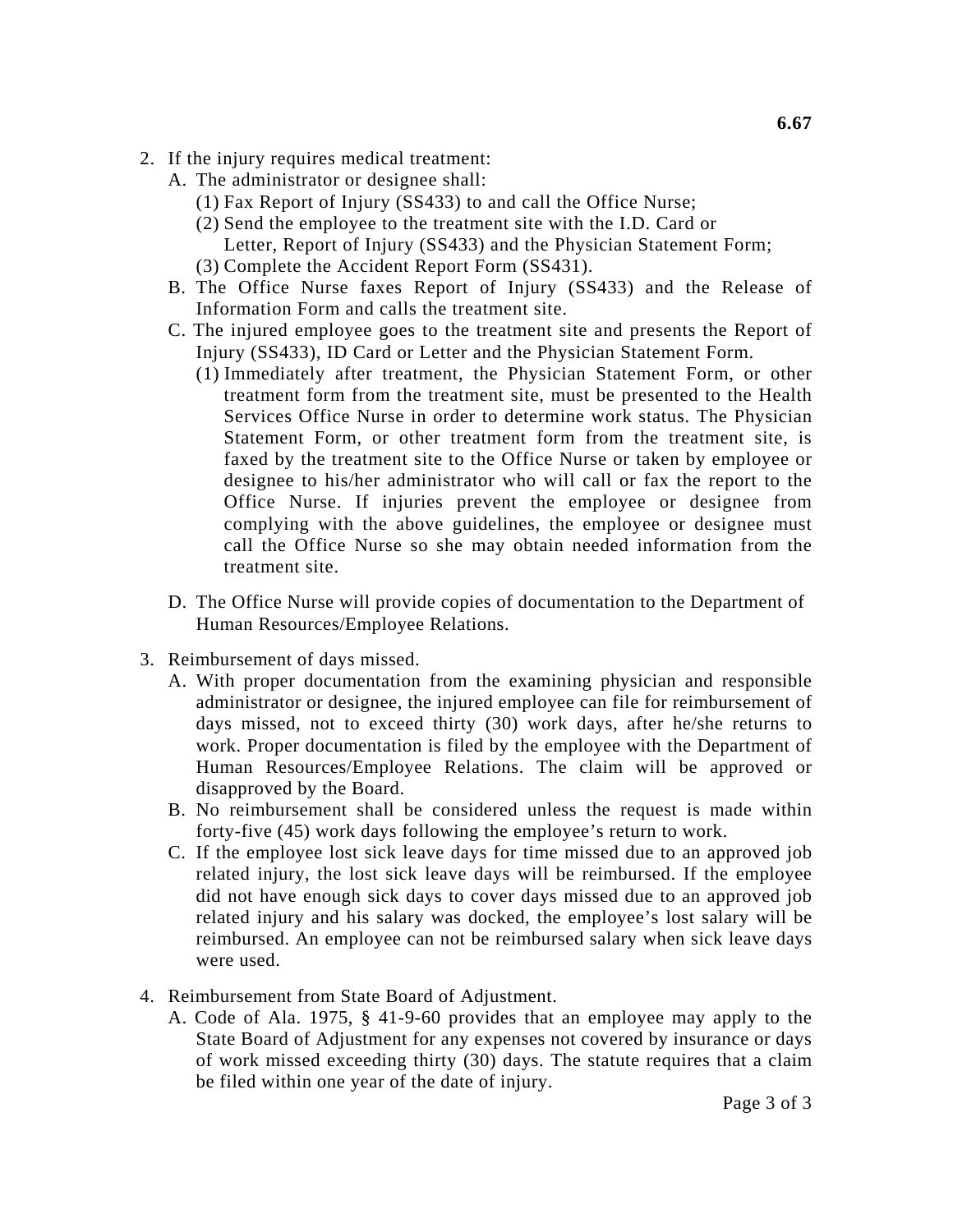### **PROCEDURE: DETERMINING JOB ABANDONMENT**

For whatever reason, employees who are away from work more than ten (10) consecutive work days must apply for approved leave.

Employees are required to report their absences daily: priority one, notify the principal or immediate supervisor; and priority two, log the absence into the Sub finder System or other approved electronic system for recording time and attendance.

An employee who is away from work because of illness for more than ten (10) consecutive work days must present a medical doctor's excuse to the principal or supervisor. In cases in which the employee has excessive absences, the principal or supervisor may require a medical doctor's excuse for each absence.

If an employee has not reported any of his/her absences or applied for approved leave at the end of ten consecutive days, the principal or supervisor must contact the employee by telephone or some other reasonable means. The means or effort to contact the employee must be fully documented with time of day, frequency of effort, and date.

If the principal or supervisor is not able to reach the employee by telephone or an alternate means, the principal or supervisor within two days after the first attempt must send a certified, return receipt letter to the employee. The letter must contain language that requires that the employee contact the principal or supervisor within three (3) days after the receipt of the letter. The principal or supervisor must forward a copy of the letter sent to the employee to the Division of Human Resources. Other documentation, such as the postal receipt, must be preserved.

Not more than twenty (20) work days after the employee's last day of work, the principal or supervisor shall notify in writing the Division of Human Resources that a potential for job abandonment exists. Human Resources will determine if all efforts of the supervisor to contact the absent employee have been exhausted, based on the thoroughness of the documentation.

Human Resources may determine that additional efforts to contact the absent employee may be necessary. Human Resources will document Human Resource's efforts in writing. Any communication that Human Resources has with the absent employee must warn of the potential for termination because of job abandonment if the employee does not return to work.

Within ten (10) days after the supervisor has notified Human Resources of the absent employee, the assistant superintendent for Human Resources may give, if necessary, to the superintendent a recommendation for termination because of job abandonment.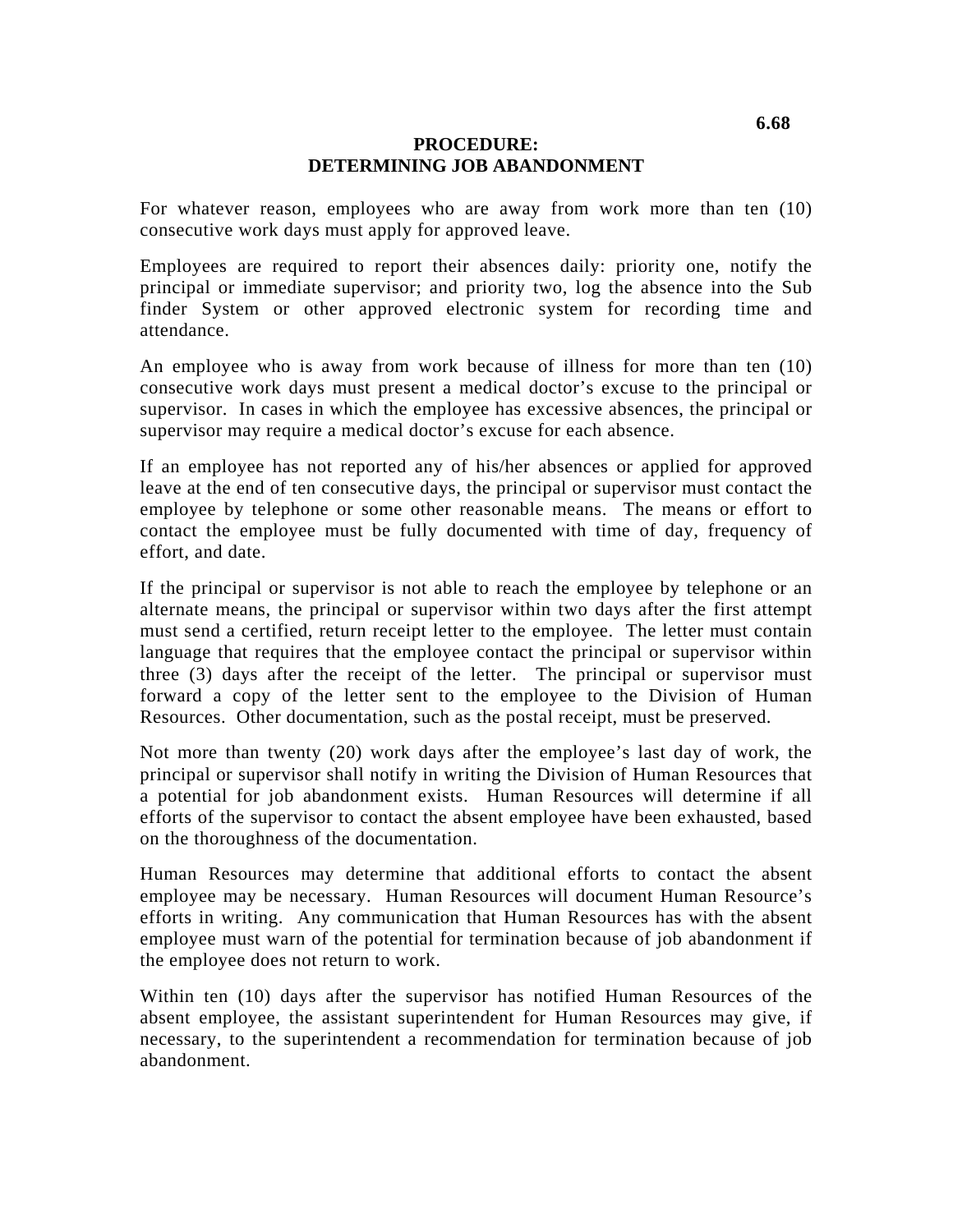## **PROCEDURE: FUND BALANCE**

- The superintendent and staff will develop fiscally prudent operating budgets utilizing budget year funding allocations.
- During the normal course of business, the superintendent and staff will monitor budgets on a monthly basis to ensure that expenditures do not cause the fund balance to fall below one month's operating balance and provide documentation to the board evidencing compliance.
- Any excess revenue over expenditures balances that may occur annually will be added to the general fund balance until it reaches one month's operations, as required by Act No. 2006-196.
- In the event of pro-ration, natural disasters or emergencies, the board must approve expenditures that could potentially cause the fund balance to fall below one month's operation.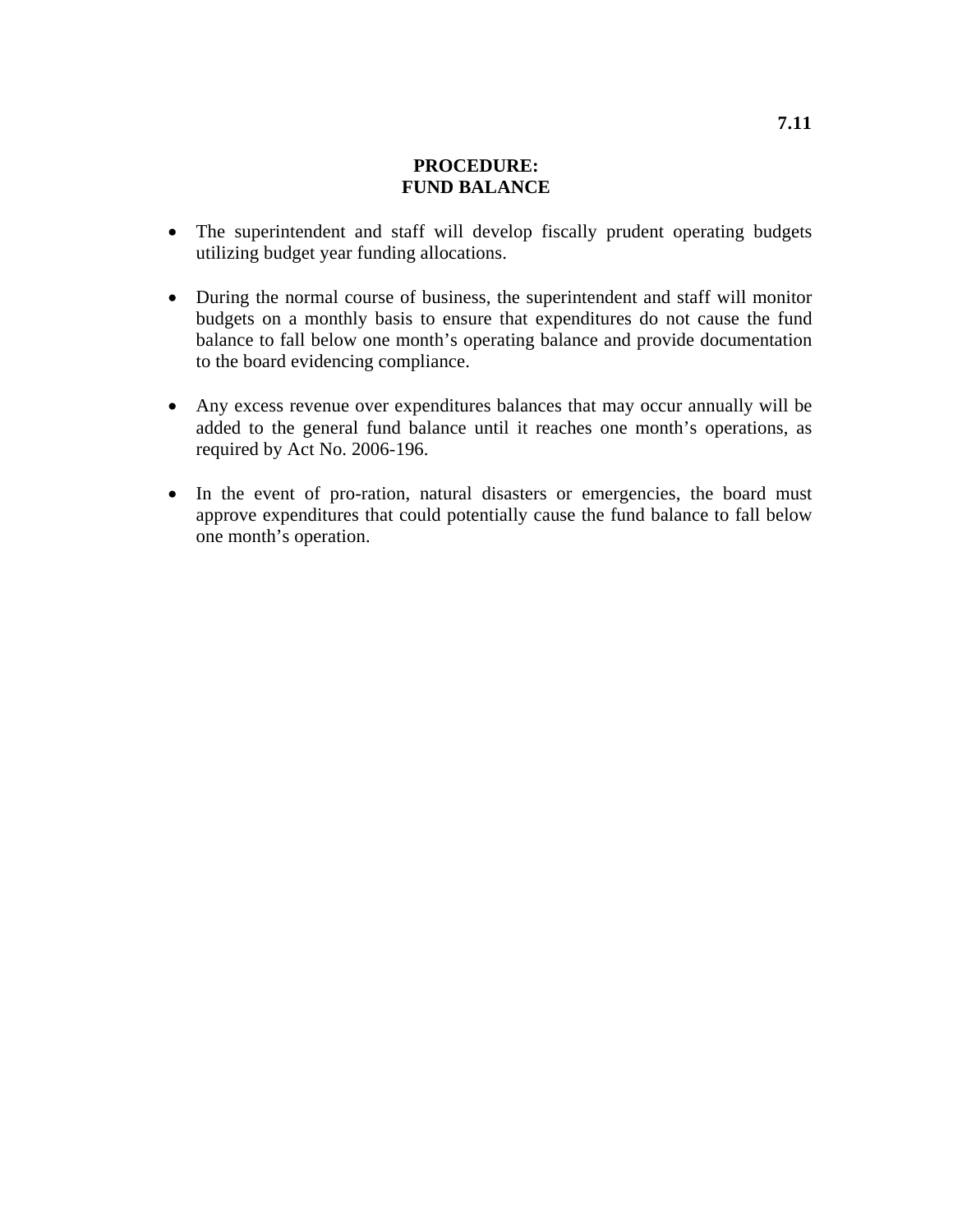## **PROCEDURE: USE OF VEHICLES AND/OR EQUIPMENT**

1. Mobile County Public School System Vehicles are provided for the following purposes:

- a. Transporting materials, tools or equipment used by employees in their daily job assignment.
- b. Transporting employees whose job assignments require extensive travel within the system.
- 2. Driver Qualifications
	- a. Driver must hold a valid license for the operation of the type of vehicle to be driven.
	- b. Driver's experience record shall not prevent his/her insurability with the system's insurance carrier.
- 3. Each driver must exert every reasonable effort to assure that his/her assigned vehicle is maintained in a safe operating condition. The driver shall perform a visual daily inspection to detect need for any obvious necessary adjustments or repairs. This inspection should include, but not necessarily be limited to, tires, glass, lights, horn, windshield wipers, brakes, exhaust system, etc. Any defects noted should be reported to the employee's supervisor for corrective action.
- 4. In the event of an accident on the public streets involving a system vehicle, the driver should:
	- a. Render such assistance as warranted to any injured person(s)
	- b. Report the accident to appropriate law enforcement authorities dependent upon the geographic location.
	- c. Secure the name(s) of the insurance carrier of all vehicle(s) involved in the accident as well as the names and addresses of all persons involved in the accident along with those people who witnessed the incident.
	- d. Immediately report the accident to his/her respective system supervisor for information and/or assistance. However, the driver should exercise caution not to:
		- 1. Leave the accident scene until authorized to do so by the investigating police.
		- 2. Make any statements at the scene accepting responsibility for the accident.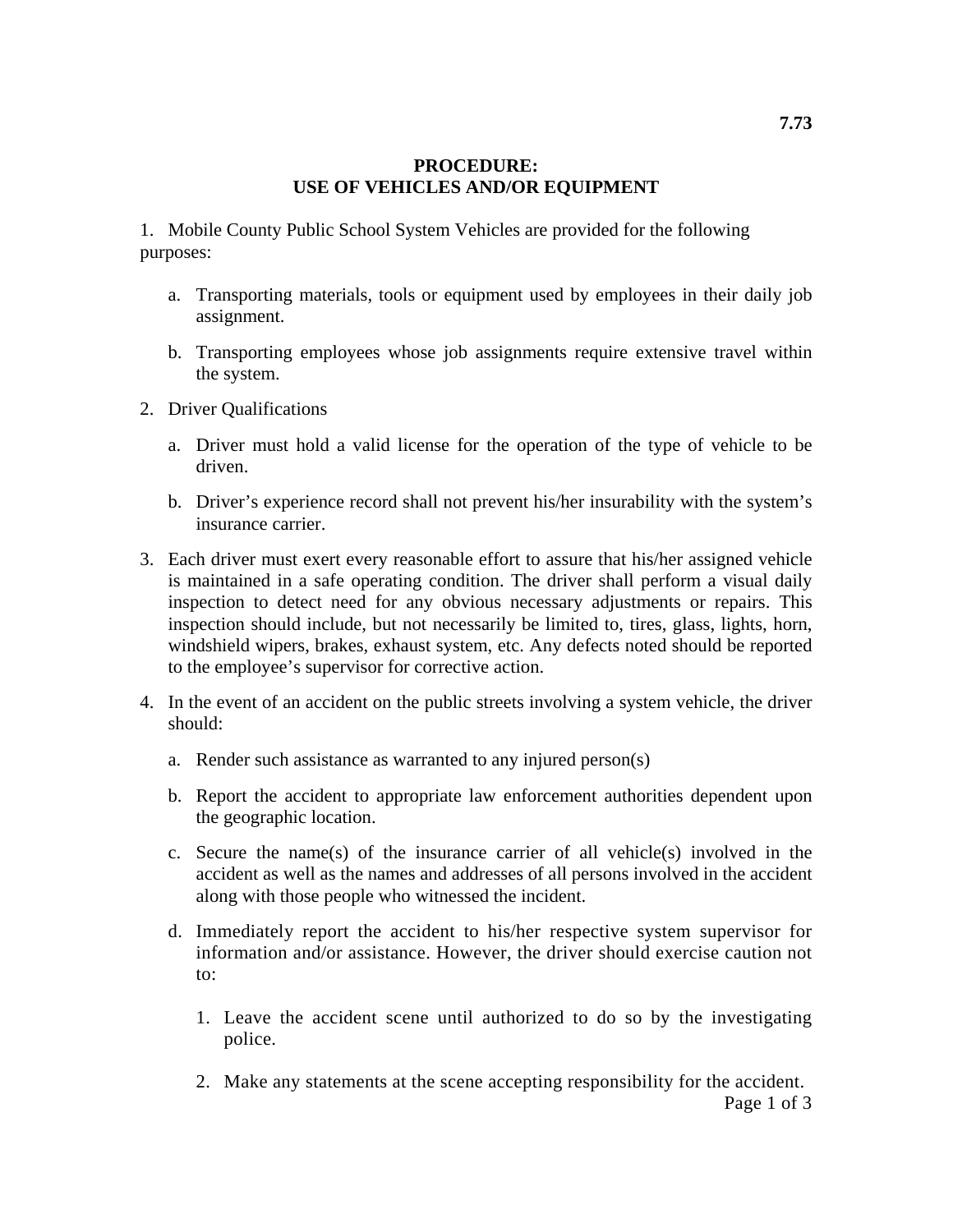- 5. No system employee shall operate a system vehicle while under the influence of alcohol, drugs, or any controlled substance. A legal conviction for the violation of this provision shall be cause for dismissal.
- 6. A vehicle owned by the system shall not be used by an employee for personal use nor may it be driven by a member of the employee's family.
- 7. The use of system credit cards shall be limited to purchases of fuel for system owned vehicles or as otherwise approved by the administrator who issued the cards.
- 8. The personal use of system vehicles is strictly prohibited. The misuse of system vehicles or gasoline credit cards could result in the criminal prosecution of the offending individual(s).
- 9. A contemporaneous log shall be maintained in each system owned vehicle. The log shall be kept on approved system log forms. Each supervisor shall be responsible for approving the logs.
- 10. Vehicle must use system services for normal and routine fueling purposes while operating in the system area. The responsibility for fueling a vehicle and maintaining the proper crankcase lubricating oil level is placed on the assigned driver.
- 11. The vehicle should be securely locked at all times in the absence of the assigned driver.
- 12. All vehicles must be stored overnight in system facilities unless otherwise authorized for potential emergencies which might arise during non-use hours as approved by the superintendent or his designee. Personnel who may be required to return to duty on an emergency basis, using personal transportation for the event, shall be reimbursed at the established rate per mile. The employee shall keep a log to document such travel.
- 13. All procedural statements concerning vehicles shall apply as applicable to equipment.
- 14. All system owned vehicles will be marked with the system emblem and vehicle identification number. Exception to the rule must be made in writing by the superintendent.
- 15. The Fixed Assets Department will notify the Local School Accounting Office of changes in vehicle status. The Local School Accounting Department will place and maintain proper insurance coverage on each system vehicle during the period of system ownership.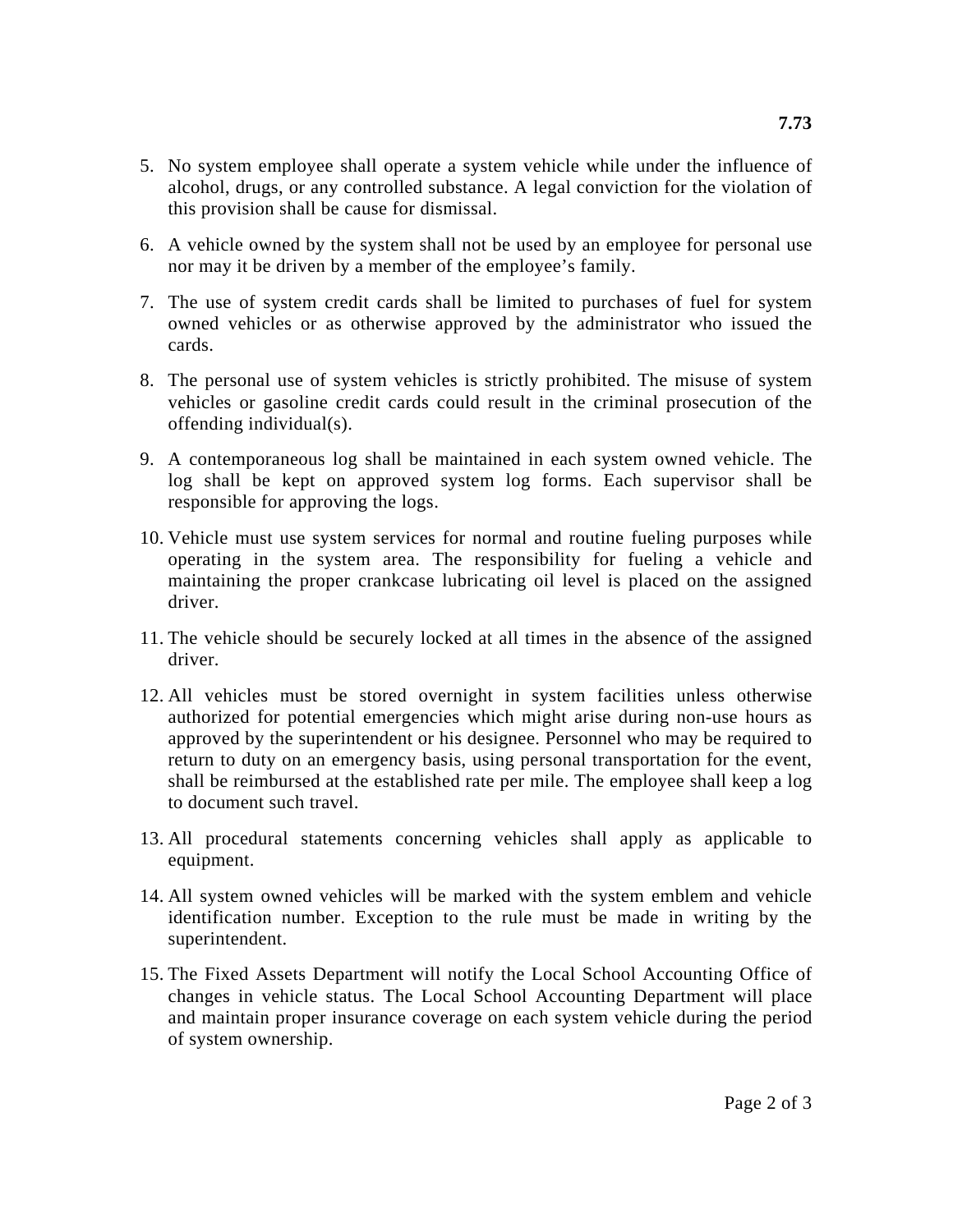In the event of an accident involving the vehicle, the department head will submit to the Local School Accounting Department a Vehicle Accident Report within 24 hours of the accident. The Local School Accounting Department will file the necessary reports (claims) with the insurance carrier.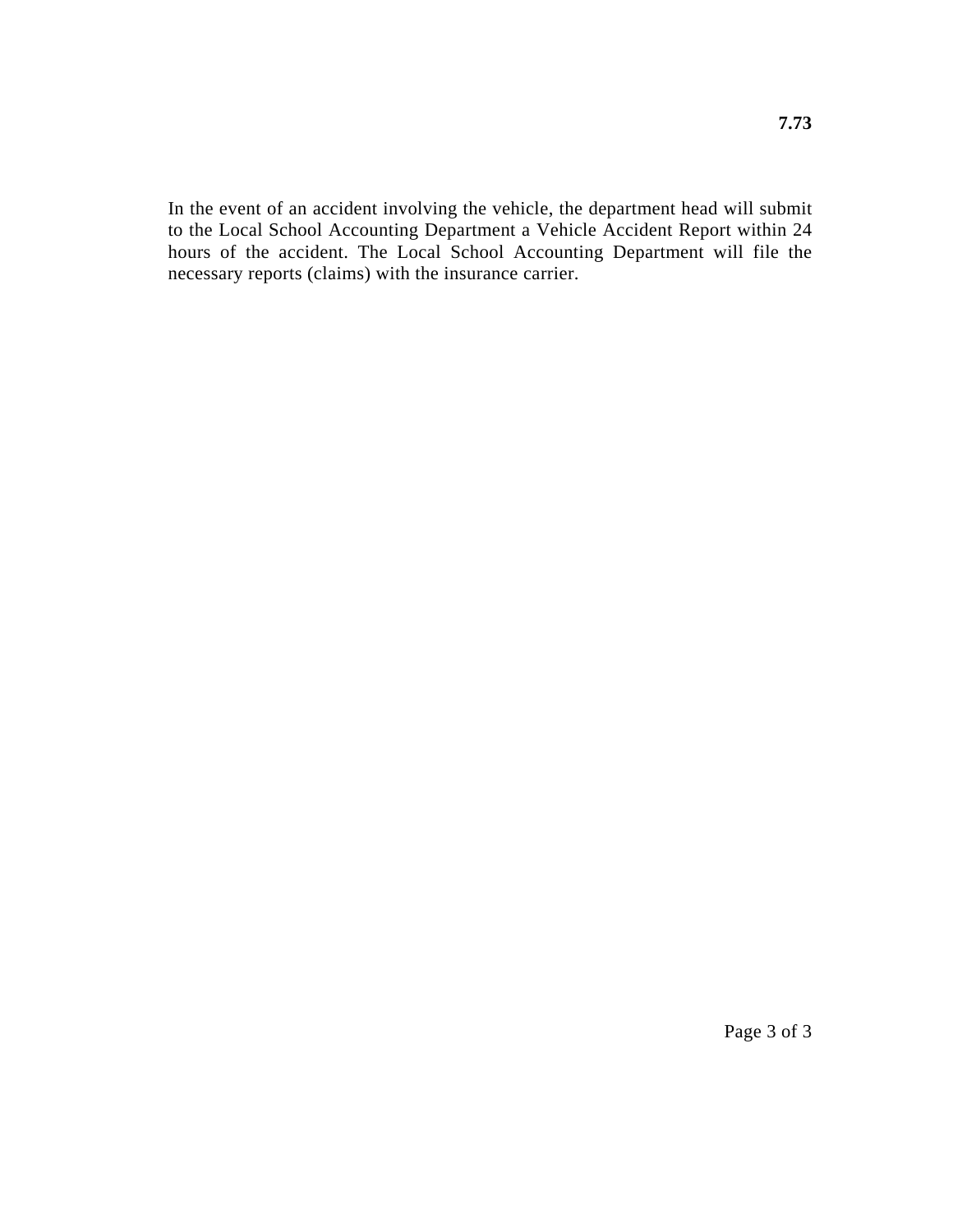### **PROCEDURE: AGRICULTURAL LEASES**

Facilities shall conduct a survey of all school board lands leased for grazing, pasture, farming, nursery, hunting, and for all purposes to make certain that such lands have been properly categorized and assessed for such purposes. The conduct of such survey shall be carried out under the supervision and direction of the Facilities manager with the Chairman of Facilities and Lands Committee serving in an advisory and liaison capacity between the personnel directly responsible for the conduct of such survey and the board and superintendent.

Soil test borings shall be conducted when the same is considered necessary by the Facilities manager to determine the type soil and the best and highest income-producing purpose for which the parcel or section of property is best suited.

The services and assistance of the Mobile County Soil Conservation Office, the County Farm Agent, and the State Conservation Department shall be sought in carrying out the responsibilities and duties outline above if such action is considered necessary by the persons responsible for carrying out the duties and assignments mentioned herein.

All farming, woodland grazing, and improved pasture leases shall have initial terms of one to five years. All such leases shall run for consecutive one year periods from January 1 of each year to December 31 of the same year, with all rents due January 1 of each year and delinquent after January 10 of the same year.

All delinquencies shall be reported to the board in their first regularly held meeting following January 10 of each year.

All of the general policies (NAD) herein which hold implication for agricultural leases are incorporated herein by reference and are applicable and binding on the holders of and all agricultural leases granted under this policy.

The board shall continue to use the same agricultural lease forms which are presently in use until such time a change is recommended by the superintendent to the board and approved in official board meeting.

All persons desiring to lease farming or improved pasture land must meet the minimum standards required to quality for U. S. Department of Agriculture, A.S.C.S., and S.C.S. Assistance Programs.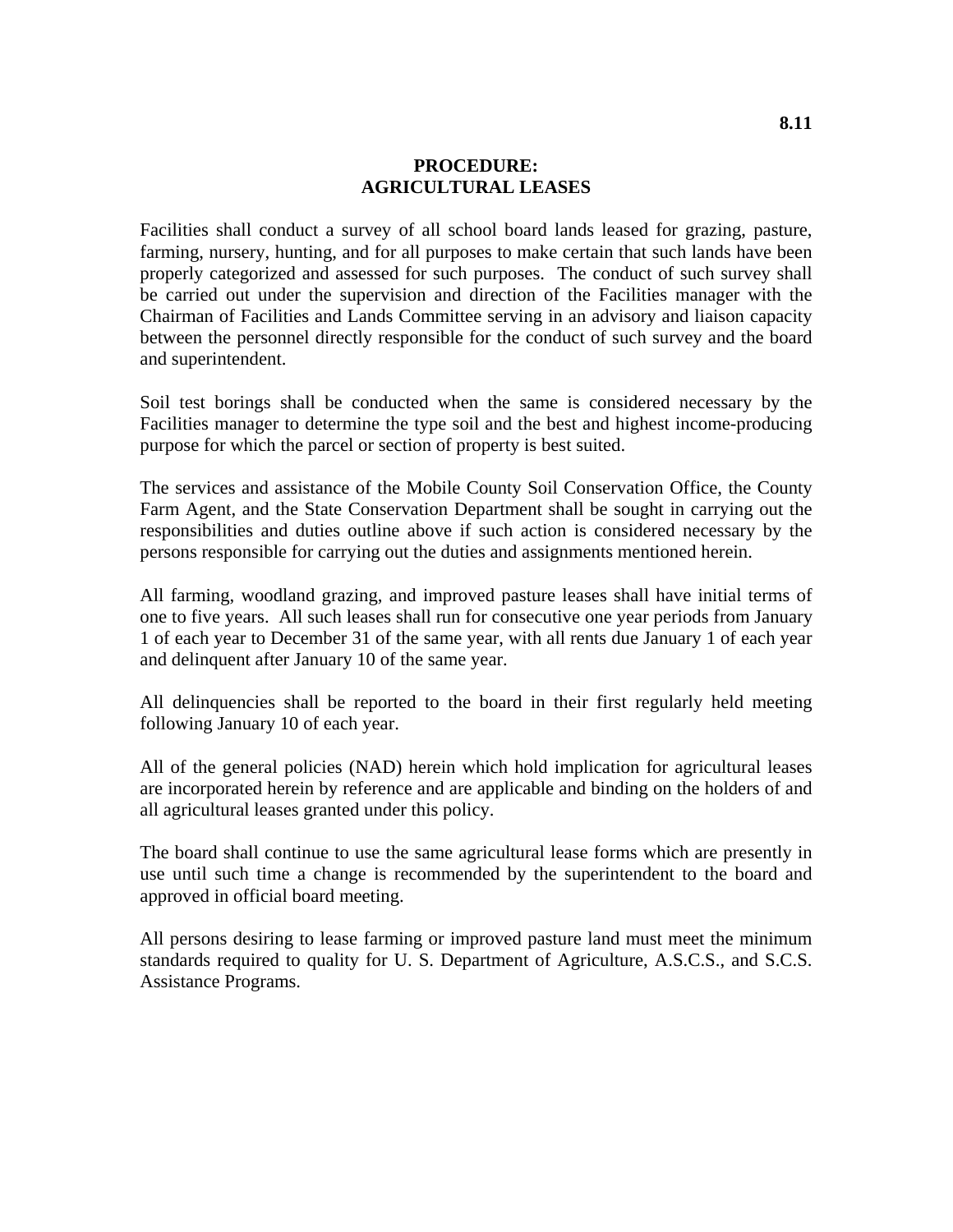### **PROCEDURE: HUNTING LEASES**

Hunting leases shall only be consummated with responsible, corporate clubs, corporate groups, and lastly with responsible, bona fide resident citizens of Mobile County who own real property within the City and/or County of Mobile in their own individual right.

Hunting leases shall run for consecutive one to five year periods form June 1 of each year to May 31 of the succeeding year with all rents due June 1 and delinquent after June 10 of the same year. All delinquencies will be reported to the Board in their first meeting following June 10 of each year.

Persons, clubs, and groups residing in the vicinity of school lands available for lease and persons holding agricultural leases or other leases on school lands shall be given first consideration for hunting leases on school lands.

Violation, by the lessee, of Federal, State and Local game laws shall be sufficient grounds for lease cancellation.

All of the General Policies (NAD) herein which hold implication for hunting leases are incorporated herein by reference and are applicable and binding on the holders of and all hunting leases granted under this policy.